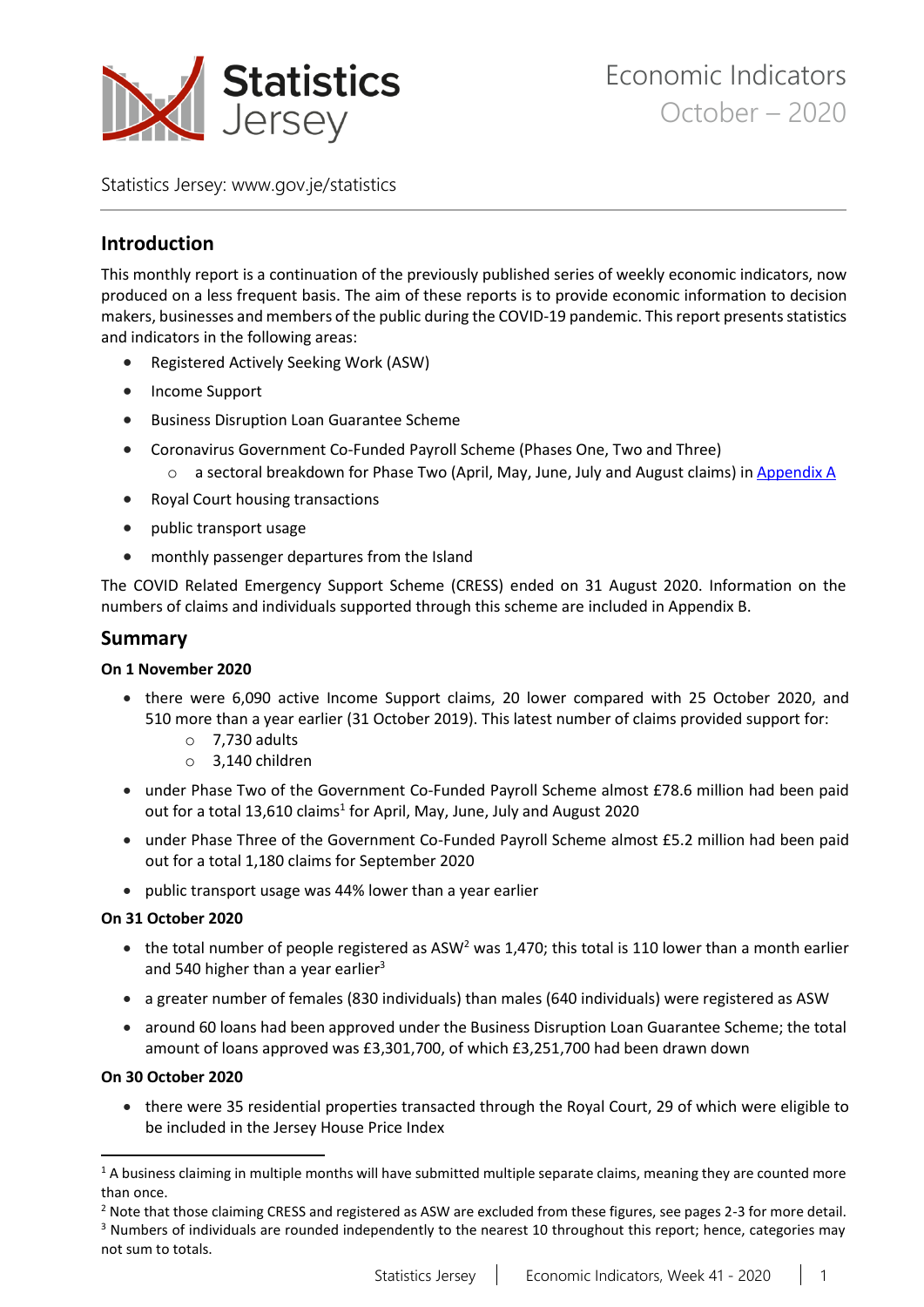

# **Registered Actively Seeking Work**

Customer and Local Service (CLS) compiles data on people in Jersey who are registered as Actively Seeking Work (ASW). Statistics Jersey independently analyses this anonymised data and publishes a quarterly report. This monthly report constitutes a summarised, more frequent version, of the quarterly report.

It is important to note that unemployed Jersey residents are not required to register as ASW. There are, however, certain requirements for those in receipt of an Income Support claim. Changes to the Income Support criteria have an impact on the total numbers registered as ASW. The numbers presented constitute an informative set of indicators of the level of individuals registered as ASW in the Island at a given point in time. For more information on historical ASW statistics, and methodological information, see the latest quarterly repor[t here.](https://www.gov.je/Government/JerseyInFigures/EmploymentEarnings/Pages/RegisteredUnemployment.aspx)

Historically, there has been an increase in the number of ASW registrants during the month of September. A key factor in such a specific monthly increase isthe requirement for any individual claiming Income Support *whose youngest child will reach either age four, five or twelve during the new academic year* being required to seek work or seek more hours of work. Around 170 individuals were registered as actively seeking work in the week ending 20 September 2020 due to this requirement, as such the seasonally adjusted figure is more accurate when comparing September with other months – see Table 1 and Figure 1.

On 31 October 2020, there were 1,470 people registered as Actively Seeking Work (ASW). The total number registered on this date was 110 lower than a month earlier and 540 higher than a year earlier – see Table 1 and Figure 1.

| Table 1 – Number of registered ASW excluding CRESS claimants, Seasonally adjusted total; |  |
|------------------------------------------------------------------------------------------|--|
| 30 April 2020 – 31 October 2020                                                          |  |

|                                                        | 30 Apr<br>2020 | 31 May<br>2020 | 30 Jun<br>2020 | 31 Jul<br>2020 | 31 Aug<br>2020 | 30 Sep<br>2020 | 31 Oct<br>2020 |
|--------------------------------------------------------|----------------|----------------|----------------|----------------|----------------|----------------|----------------|
| <b>Registered ASW excluding CRESS claimants</b>        | 2.180          | 2.290          | 1.950          | 1.740          | 1.590          | 1.580          | 1.470          |
| Seasonally adjusted total excluding CRESS<br>claimants | 2,190          | 2.330          | 2.000          | 1,760          | 1.640          | 1.540          | 1,420          |

*Note: the CRESS scheme ended on 31/8/20*

On a seasonally adjusted basis the number of registered ASW was 120 lower than a month earlier. Figure 1 shows a historical series of the number of people registered as ASW (excluding CRESS claimants) and the seasonally adjusted total from October 2015 to date.



## Figure 1 – Number of registered ASW excluding CRESS claimants, seasonally adjusted total; 31 October 2015 – 31 October 2020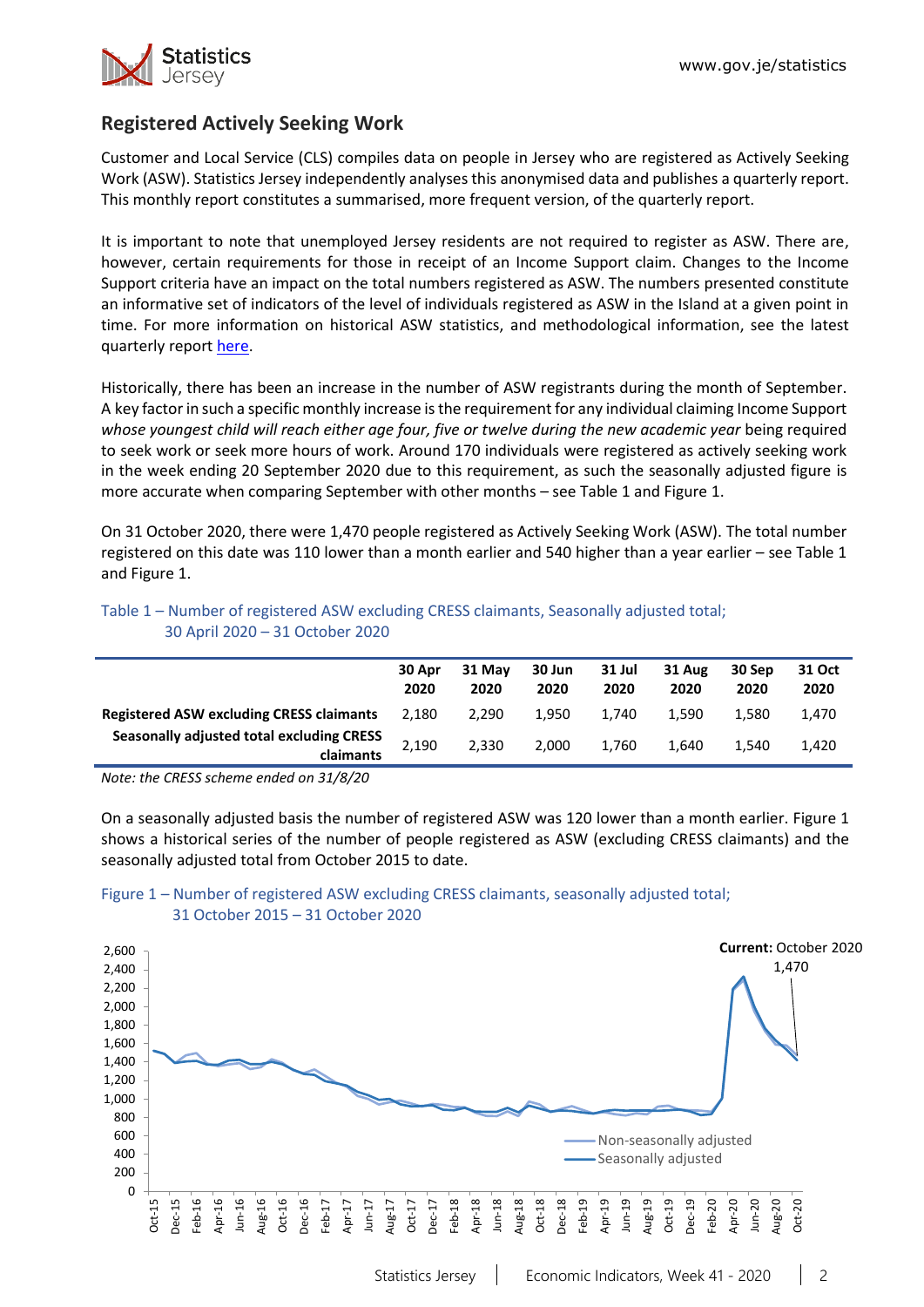

For comparability with the previous year (2019), Table 1 shows the number of individuals registered as ASW excluding CRESS claimants. CRESS may be claimed by individuals who have been working in Jersey for less than five years and, therefore, would not previously have been required to register as ASW.

# **Registered ASW by age and sex**

On 31 October 2020, more females (830 individuals) than males (640 individuals) were registered as ASW. Figure 2 shows the breakdown by sex and age group:





On 31 October 2020, 14% of people registered as ASW were under 25 years of age (200 individuals); 5% of the total were teenagers, aged 16-19 years (80 individuals).

# **Registered ASW duration**

Of all individuals registered as ASW on 31 October 2020, three tenths (30%) had been registered for three months or less, corresponding to 440 individuals. Over one-tenth (11%) of all individuals registered as ASW had been registered for less than one month, corresponding to 160 individuals.

 $\overline{a}$ <sup>4</sup> Age and sex proportions as recorded by the 2011 Jersey Census.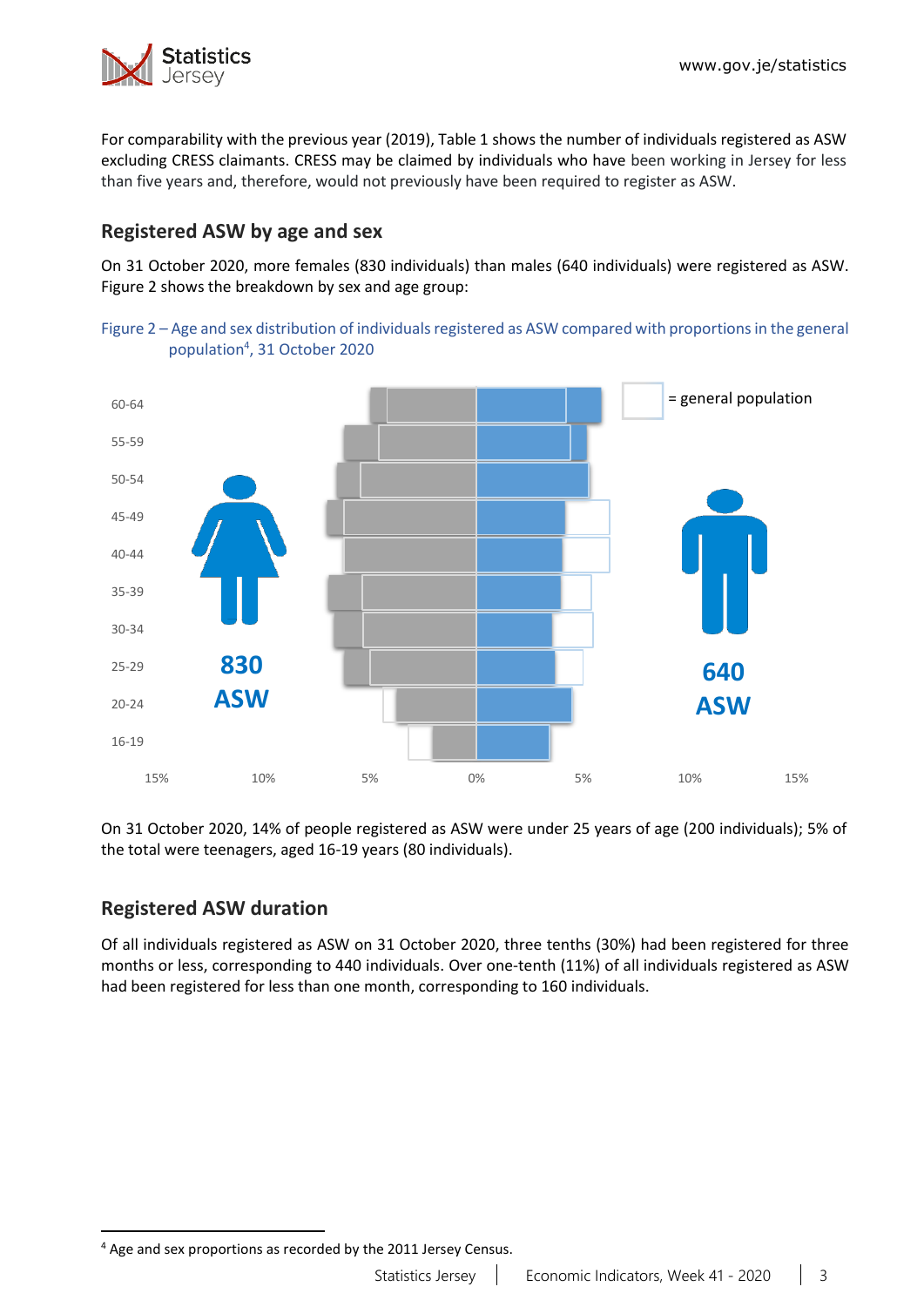

# **Industry**

Individuals working in some industries of the economy, notably the Finance sector, often seek employment through private agencies and do not register as ASW with Customer and Local Services. Such industries will, therefore, tend to be under-reported in the ASW numbers.

The last industry of employment was recorded for around nine out of ten people (92%) registered as ASW. On 31 October 2020:

- 20% were previously employed in 'Miscellaneous professional & domestic services' an increase of 1 percentage point (pp) compared to 31 March 2020
- 18% were previously employed in 'Retail and Wholesale, Motor repairs and sales ' a decrease of 2 pp compared to 31 March 2020
- 15% were previously employed in 'Banking, Miscellaneous Insurance, Finance and Business' essentially unchanged compared to 31 March 2020
- 14% were previously employed in 'Hotel, restaurants, pubs and clubs' essentially unchanged compared to 31 March 2020
- 8% were previously employed in 'Construction and allied trades, mining and quarrying' essentially unchanged compared with 31 March 2020

# **Income Support**

Income Support is a single, means-tested benefit available to individuals who have a low household income, pass the Income Support residence test and are working; looking for work or exempt from looking for work. This benefit provides financial support towards the costs of housing, living, health needs and child care. Since individuals claim on a household basis, multiple individuals may be supported by a single claim.

On 1 November 2020 there were 6,090 active Income Support claims. These claims supported 7,730 adults and 3,140 children. Compared with a week earlier (25 October 2020), the latest number of claims was 20 lower, the number of adults supported was 30 lower and the total number of children supported was 10 lower – see Table 2.

#### Table 2 – Active Income Support Claims, adults and children supported; 20 September 2020 – 1 November 2020

|                                     | 20 Sep<br>2020 | 27 Sep<br>2020 | 4 Oct<br>2020 | <b>11 Oct</b><br>2020 | <b>18 Oct</b><br>2020 | <b>25 Oct</b><br>2020 | 1 Nov<br>2020 |
|-------------------------------------|----------------|----------------|---------------|-----------------------|-----------------------|-----------------------|---------------|
| <b>Active Income Support Claims</b> | 6.210          | 6,190          | 6,180         | 6,150                 | 6,130                 | 6.110                 | 6,090         |
| <b>Adults</b>                       | 7.940          | 7.910          | 7.870         | 7.820                 | 7.780                 | 7.760                 | 7,730         |
| Children                            | 3,180          | 3,170          | 3,170         | 3,160                 | 3,150                 | 3,150                 | 3,140         |

Compared with the closest available date a year earlier (31 October 2019), the latest number of claims was 510 higher, the number of adults supported was 730 higher and the total number of children supported was 100 higher – see Table 3.

Table 3 – Active Income Support Claims, adults and children supported; 30 April 2019 – 31 October 2019

|                                     | 30 Apr<br>2019 | 31 May<br>2019 | 30 June<br>2019 | 31 July<br>2019 | 31 Aug<br>2019 | 30 Sep<br>2019 | 31 Oct<br>2019 |
|-------------------------------------|----------------|----------------|-----------------|-----------------|----------------|----------------|----------------|
| <b>Active Income Support Claims</b> | 5,630          | 5,610          | 5,640           | 5,620           | 5,600          | 5,580          | 5,580          |
| <b>Adults</b>                       | 7.070          | 7.060          | 7.080           | 7.170           | 7.120          | 7.060          | 7,030          |
| Children                            | 3.140          | 3,180          | 3,220           | 3,060           | 3,070          | 3,050          | 3,040          |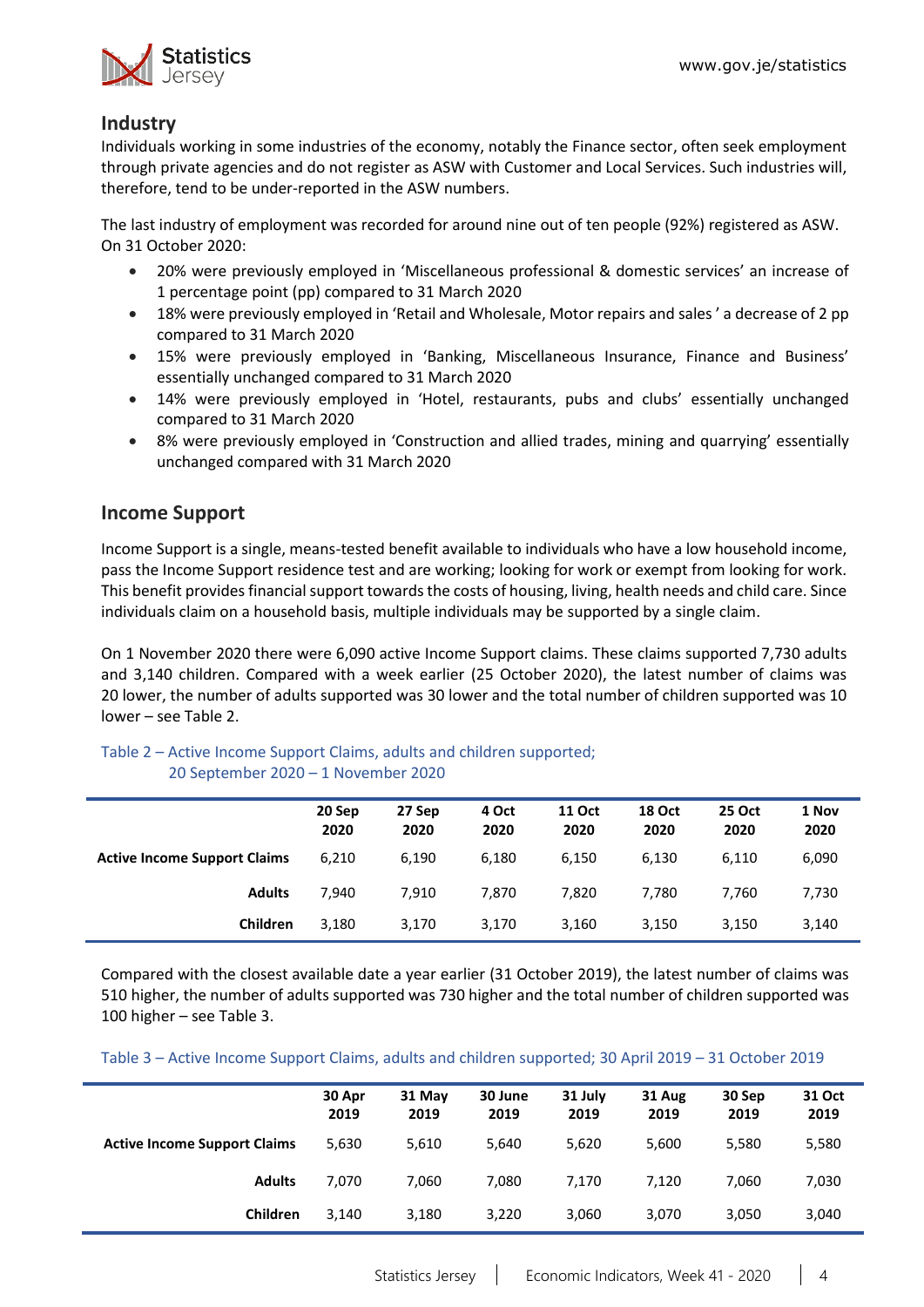



#### Figure 3 – Active Income Support Claims; 31 January 2016 – 1 November 2020

# **Business Disruption Loan Guarantee Scheme**

The Business Disruption Loan Guarantee Scheme provides government backed lending (loans provided by major banks that are guaranteed by government) to local businesses which have been impacted by Covid-19 related measures. The key features of the Scheme can be found in the [Notes.](#page-13-0) Some applicants to the Scheme may have been eligible for loans outside of this government Scheme and as such will not appear in these figures.

For loans under this Scheme that have been completed **and reported** to Government by 31 October 2020:

- around 60 loans<sup>5</sup> had been approved by lenders in Jersey
- $\bullet$  the total amount<sup>6</sup> of loans approved was £3,301,700
- the amount of these loans which have been drawn was £3,251,700

# **Coronavirus Government Co-Funded Payroll Scheme**

The Government Co-Funded Payroll Scheme consists of three Phases, each with different qualifying criteria. Qualifying criteria has at times been changed during Phase Two of the scheme, which may affect the number of claims. Those businesses meeting the qualifying criteria set by the Government receive payments towards employees' wages. More information on this Scheme can be found o[n gov.je.](https://www.gov.je/health/coronavirus/businessandemployment/pages/governmentsupportforbusinesses.aspx)

Phase One of the Scheme closed after the week ending 10 May 2020. Table 4 shows the number of businesses and employees receiving assistance, and the total amount paid, under Phase One.

 $\overline{a}$ 

<sup>5</sup> Rounded to the nearest 5.

<sup>6</sup> Rounded to the nearest £100.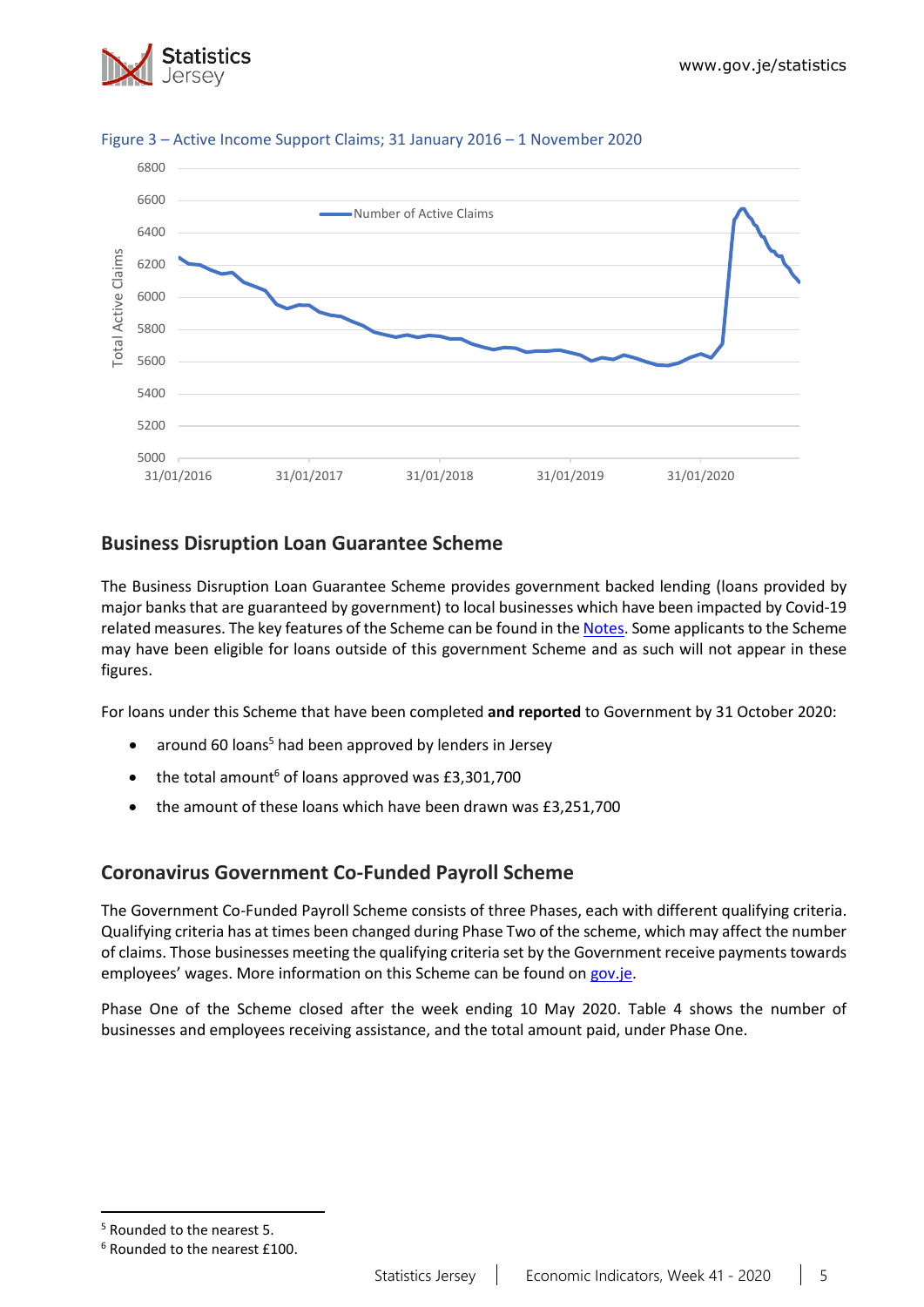#### Table 4 – Coronavirus Government Co-Funded Payroll Scheme Phase One; 19 April 2020 – 7 June 2020<sup>7</sup>

|                                        | 19 Apr<br>2020 | 26 Apr<br>2020 | 3 May<br>2020 | 10 May<br>2020 | 24 May<br>2020 | 31 May<br>2020 | 7 June<br>2020 | <b>Cumulative</b><br><b>Total</b> |
|----------------------------------------|----------------|----------------|---------------|----------------|----------------|----------------|----------------|-----------------------------------|
| <b>Total Business</b><br><b>Claims</b> | 80             | 90             | 100           | 20             | <5             | 10             | $<$ 5          | 900                               |
| <b>Total Jobs</b><br>Supported         | 380            | 540            | 780           | 110            | $<$ 5          | 110            | 10             | 6,900                             |
| <b>Total Amount Paid</b>               | £103.140       | £147.900       | £238.390      | £24.370        | £670           | £35,540        | £3.770         | £2,012,340                        |

The week ending 12 April 2020 (not shown in the above table) was the first week in which businesses could submit a claim to the Scheme; hence, a large proportion of the total number of claims under Phase One occurred in that week. A number of applications have been processed under Phase One after this Phase of the Scheme closed on 10 May 2020; Table 4 has been updated to include these additional processed claims.

As businesses that have claimed for multiple months in 2020 will have claimed more than once, Tables 5 to 9 below show the monthly figures separately, based on the month for which the claim was being made. Cumulatively in Phase Two, almost £78.6 million had been paid out for a total 13,610 claims from April, May, June, July and August (see footnote 3).

At any time, businesses may withdraw any previous claims made under Phase One or Two and return payments to government. Historic figures may be revised to remove any such claims.

Table 5 shows the number of businesses and employees receiving assistance, and the total amount paid, under Phase Two of the Scheme for claims made for April. The weeks ending 10, 17, 24 and 31 May 2020 and 7, 14, 21 and 28 June 2020 (not shown in the table below) were the first eight weeks in which claims for April were processed.

|                              | 5 July<br>2020 | 12 July<br>2020 | 19 July<br>2020 | 26 July<br>2020 | 2 Aug<br>2020 | 16 Aug<br>2020 | <b>April Claims</b><br><b>Total</b> |
|------------------------------|----------------|-----------------|-----------------|-----------------|---------------|----------------|-------------------------------------|
| <b>Total Business Claims</b> | 30             | 10              | $<$ 5           | $<$ 5           | $<$ 5         | $<$ 5          | 3.470                               |
| <b>Total Jobs Supported</b>  | 30             | 10              | $<$ 5           | $<$ 5           | $<$ 5         | $<$ 5          | 16,390                              |
| Total Amount Paid, £         | 33.240         | 9,030           | 1,200           | 2.000           | 4.480         | 1,600          | 21,302,750                          |

### Table 5 – Coronavirus Government Co-Funded Payroll Scheme Phase Two, claims for April 2020 5 July 2020 – 16 August 2020<sup>7</sup>

*Note: there were no claims processed in the week ending 09/08/2020 and weeks after the 16/8/20*

Table 6 shows the number of businesses and employees receiving assistance, and the total amount paid, under Phase Two of the Scheme for claims made for May. The weeks ending 7, 14, 21 and 28 June 2020 (not shown in the table below) were the first four weeks in which claims for May were processed.

#### Table 6 – Coronavirus Government Co-Funded Payroll Scheme Phase Two; claims for May 2020 5 July 2020 – 9 August 2020<sup>7</sup>

|                              | 5 July<br>2020 | 12 July<br>2020 | 19 July<br>2020 | 26 July<br>2020 | 2 Aug<br>2020 | 9 Aug<br>2020 | <b>May Claims</b><br><b>Total</b> |
|------------------------------|----------------|-----------------|-----------------|-----------------|---------------|---------------|-----------------------------------|
| <b>Total Business Claims</b> | 210            | 20              | $<$ 5           | $<$ 5           | <5            | $<$ 5         | 3,280                             |
| <b>Total Jobs Supported</b>  | 660            | 30              | $<$ 5           | 20              | $<$ 5         | 10            | 14,780                            |
| <b>Total Amount Paid, £</b>  | 761.180        | 28.930          | 4.150           | 21,720          | 400           | 5.930         | 19,426,910                        |

*Note: there were no claims processed after the week ending 9/08/2020.*

 $\overline{a}$ 

<sup>7</sup> Weekly information may be revised in the following week. This is due to a small number of payments being returned to Government, usually due to incorrect banking details, after the statistics for the week have been compiled. Such returned payments may be paid again in future weeks.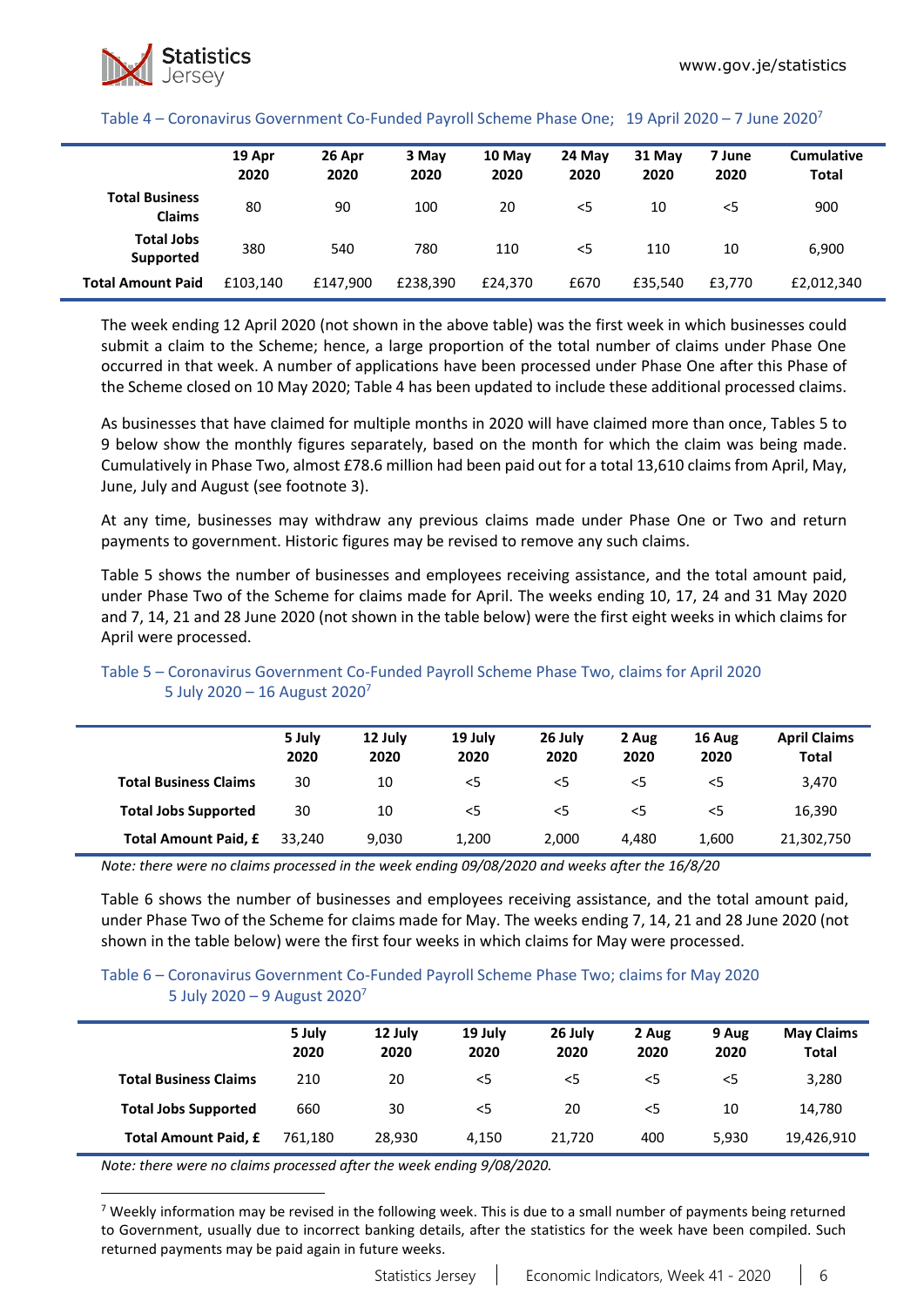

Table 7 shows the number of businesses and employees receiving assistance, and the total amount paid, under Phase Two of the Scheme for claims made for June. The weeks ending 5, 12 and 19 July 2020 (not shown in the table below) were the first three weeks in which claims for May were processed.

### Table 7 – Coronavirus Government Co-Funded Payroll Scheme Phase Two; claims for June 2020 26 July 2020 – 6 September 2020<sup>7</sup>

|                              | 26 July<br>2020 | 2 Aug<br>2020 | 9 Aug<br>2020 | 16 Aug<br>2020 | 23 Aug<br>2020 | 30 Aug<br>2020 | 6 Sep<br>2020 | <b>June Claims</b><br>Total |
|------------------------------|-----------------|---------------|---------------|----------------|----------------|----------------|---------------|-----------------------------|
| <b>Total Business Claims</b> | 180             | 160           | 70            | 10             | $<$ 5          | $<$ 5          | $<$ 5         | 2,800                       |
| <b>Total Jobs Supported</b>  | 930             | 740           | 250           | 20             | 40             | <5             | 60            | 12.400                      |
| <b>Total Amount Paid, £</b>  | 1.210.860       | 941.250       | 311,550       | 22,650         | 54.260         | 4.730          | 87.810        | 16,289,770                  |

*Note: there were no claims processed after the week ending 6/09/2020*

Table 8 shows the number of businesses and employees receiving assistance, and the total amount paid, under Phase Two of the Scheme for claims made for July. The week ending 9 August 2020 (not shown in the table below) were the first week in which claims for May were processed.

### Table 8 – Coronavirus Government Co-Funded Payroll Scheme Phase Two; claims for July 2020 16 August 2020 – 27 September 2020<sup>7</sup>

|                              | 16 Aug<br>2020 | 23 Aug<br>2020 | 30 Aug<br>2020 | 6 Sep<br>2020 | 13 Sep<br>2020 | 20 Sep<br>2020 | 27 Sep<br>2020 | <b>July Claims</b><br><b>Total</b> |
|------------------------------|----------------|----------------|----------------|---------------|----------------|----------------|----------------|------------------------------------|
| <b>Total Business Claims</b> | 410            | 200            | 150            | 110           | 10             | $<$ 5          | $<$ 5          | 2,190                              |
| <b>Total Jobs Supported</b>  | 1,840          | 790            | 660            | 420           | 40             | 20             | 40             | 8,960                              |
| <b>Total Amount Paid, £</b>  | 2,459,190      | 1,023,860      | 875,230        | 567,820       | 56,080         | 31,440         | 29,560         | 11,779,840                         |

*Note: there were no claims processed after the week ending 27/09/2020*

Table 9 shows the number of businesses and employees receiving assistance, and the total amount paid, under Phase Two of the Scheme for claims made for August.

#### Table 9 – Coronavirus Government Co-Funded Payroll Scheme Phase Two; claims for August 2020 6 September 2020 – 11 October 2020<sup>7</sup>

|                                | 6 Sep<br>2020 | 13 Sep<br>2020 | 20 Sep<br>2020 | 27 Sep<br>2020 | 4 Oct<br>2020 | <b>11 Oct</b><br>2020 | <b>25 Oct</b><br>2020 | <b>August Claims</b><br><b>Total</b> |
|--------------------------------|---------------|----------------|----------------|----------------|---------------|-----------------------|-----------------------|--------------------------------------|
| <b>Total Business Claims</b>   | 880           | 530            | 200            | 120            | 140           | 10                    | $<$ 5                 | 1,870                                |
| <b>Total Jobs Supported</b>    | 2,930         | 2.270          | 1,150          | 490            | 500           | 90                    | 20                    | 7,450                                |
| Total Amount Paid, £ 3,966,150 |               | 2,918,270      | 1,492,380      | 580.880        | 711.570       | 116.250               | 17.020                | 9,802,520                            |

*Note: there were no claims processed in the week ending 18/10/2020*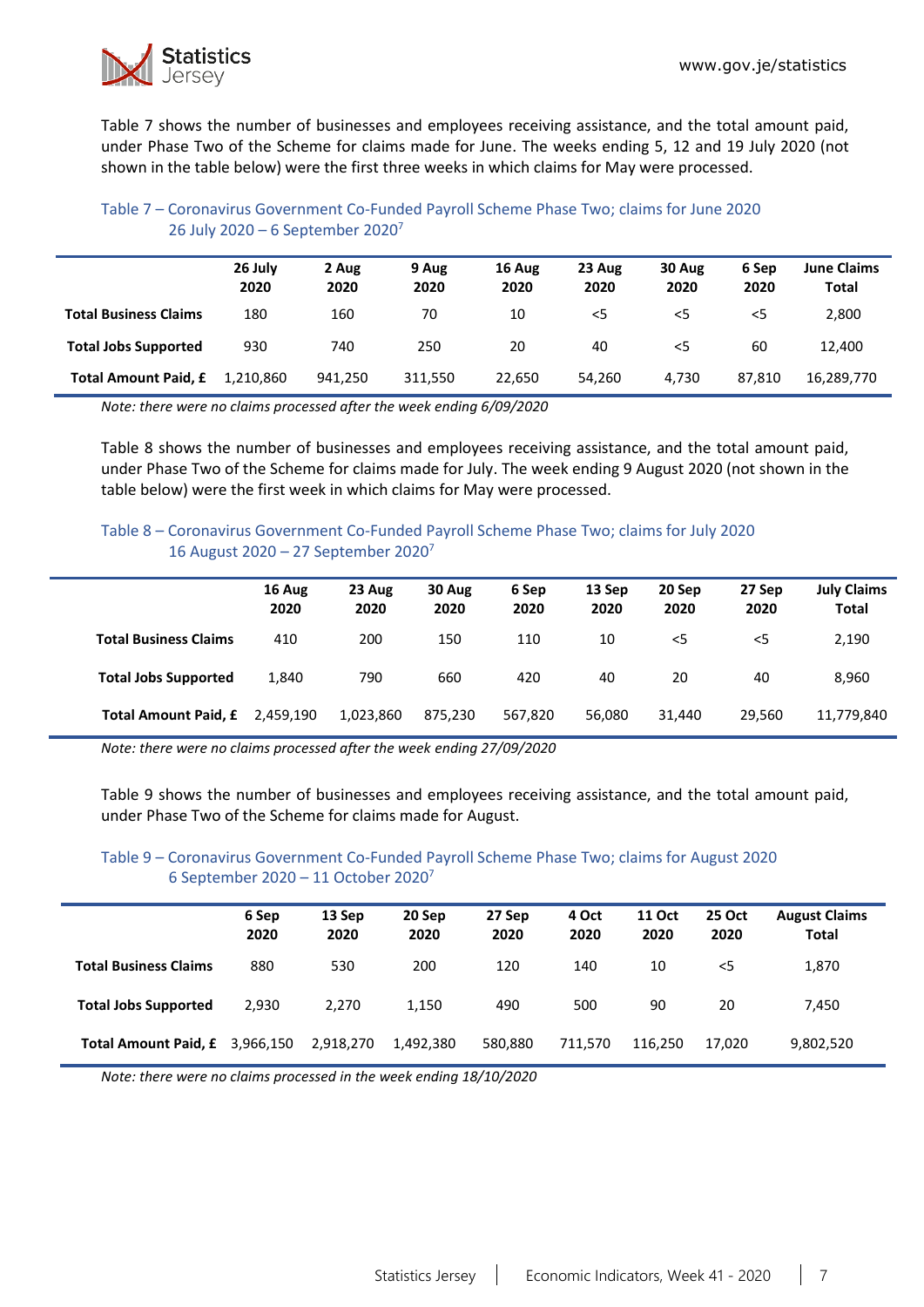

Phase Two of the Government Co-Funded payroll scheme finished after August 2020, Phase Three began in September 2020. There are several key differences between Phases Two and Three, including changes to eligibility criteria and a stepped decrease in the proportion of wages paid by Government, initially from the 80% value of Phase Two to 60%. Cumulatively, in Phase Three almost £5.2 million had been paid out for a total of 1,180 claims for September.

Table 10 shows the number of businesses and employees receiving assistance, and the total amount paid, under Phase Three of the Scheme for claims made for September.

| Table 10 - Coronavirus Government Co-Funded Payroll Scheme Phase Three; claims for September 2020 |  |
|---------------------------------------------------------------------------------------------------|--|
| 11 October 2020 – 1 November 2020 <sup>7</sup>                                                    |  |

|                              | <b>11 Oct</b><br>2020 | <b>18 Oct</b><br>2020 | 25 Oct<br>2020 | 1 Nov<br>2020 | September<br><b>Claims Total</b> |
|------------------------------|-----------------------|-----------------------|----------------|---------------|----------------------------------|
| <b>Total Business Claims</b> | 730                   | 210                   | 120            | 120           | 1,180                            |
| <b>Total Jobs Supported</b>  | 2700                  | 1,380                 | 750            | 480           | 5310                             |
| <b>Total Amount Paid, £</b>  | 2,663,010             | 1,368,650             | 706,310        | 455,090       | 5,193,060                        |

*Note: the claims originally allocated to the week ending 4/10/20, as published in the week 40 version of this report, were incorrectly allocated to that week. In actuality, no claims for Phase 3 were processed until the week ending 11/10/20.*

# **COVID-Related Emergency Support Scheme**

The COVID Related Emergency Support Scheme (CRESS) supported people who had been working in Jersey for less than five years and who had lost their full-time employment income due to the coronavirus (COVID-19) pandemic. The Scheme ran from 1 April 2020 to 31 August 2020. The number of claims and individuals supported through this Scheme are shown in Appendix B.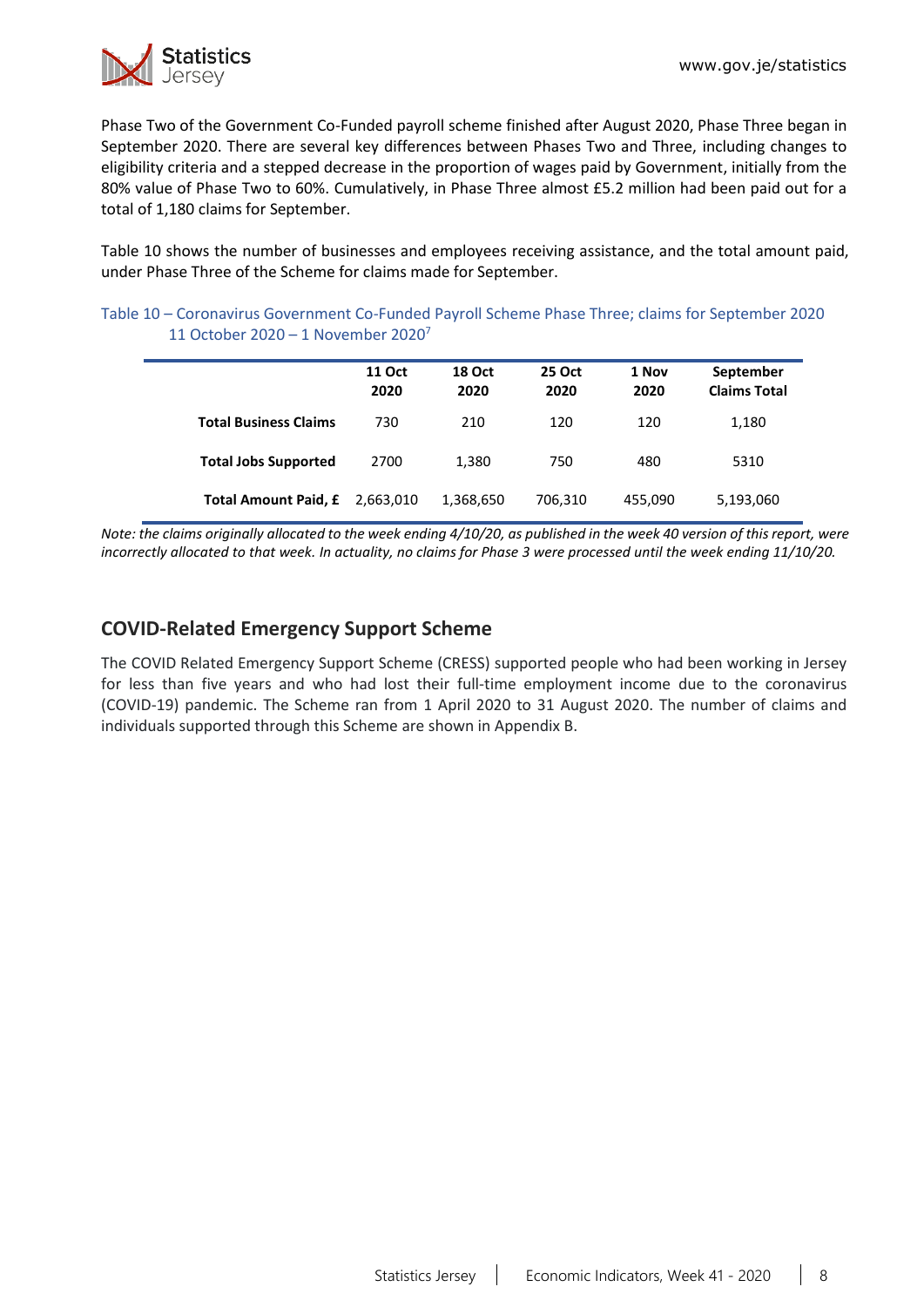

# **Royal Court housing activity**

Royal Court transactions represent essentially all of the residential house sales and around 30% of residential flat sales in Jersey. Nearly three-quarters (74%) of the residential properties sold in Q1 2020 which were eligible to be included in the Jersey House Price Index (HPI) were transacted in the Royal Court.

After 43 Royal Court sittings in 2020 there have been 788 properties sold which are eligible to be included in the Jersey House Price Index. This total is 70 lower than that after the first 43 Royal Court sittings in 2019.

Table 11 shows the turnover and total value of residential properties transacted each week in the Royal Court, applying two sets of definition of property: those included in the quarterly House Price Index (HPI); and an extended set which includes the following additional property types: 1-bedroom and 5- or more bedroom houses; 3- or more bedroom flats; bedsits; and designated first time buyer, age restricted and housing gateway properties. Comparable data for the similar time period in 2019 is shown in Table 12.

|      |            | <b>HPI definitions</b> |                    |          | Extended definition |
|------|------------|------------------------|--------------------|----------|---------------------|
| Week | Date       | Turnover               | <b>Total Value</b> | Turnover | <b>Total Value</b>  |
| 37   | 18/09/2020 | 38                     | 25,843,500         | 44       | 30,298,000          |
| 38   | 25/09/2020 | 25                     | 20,484,750         | 29       | 23,995,750          |
| 39   | 02/10/2020 | 24                     | 17,430,250         | 27       | 19,860,250          |
| 40   | 09/10/2020 | 16                     | 9,026,500          | 21       | 11,871,500          |
| 41   | 16/10/2020 | 20                     | 14,182,999         | 21       | 14,562,999          |
| 42   | 23/10/2020 | 30                     | 22,216,850         | 37       | 29,183,850          |
| 43   | 30/10/2020 | 29                     | 23,033,900         | 35       | 30,781,400          |

### Table  $11$  – Royal Court Housing Activity 2020<sup>8</sup>

#### Table 12 – Royal Court Housing Activity 2019

|      |            | <b>HPI Definitions</b> |                    |          | Extended definition |
|------|------------|------------------------|--------------------|----------|---------------------|
| Week | Date       | Turnover               | <b>Total Value</b> | Turnover | <b>Total Value</b>  |
| 37   | 20/09/2019 | 27                     | 17,178,500         | 33       | 20,830,500          |
| 38   | 27/09/2019 | 20                     | 18,008,000         | 25       | 22,614,000          |
| 39   | 04/10/2019 | 22                     | 15,740,500         | 31       | 26,240,500          |
| 40   | 11/10/2019 | 25                     | 18,647,575         | 36       | 30,877,575          |
| 41   | 18/10/2019 | 17                     | 10,095,000         | 22       | 17,935,000          |
| 42   | 25/10/2019 | 35                     | 20,186,000         | 42       | 23,511,000          |
| 43   | 01/11/2019 | 18                     | 10,474,500         | 24       | 12,054,500          |

Since the numbers presented in Tables 11 and 12 are broken down on a weekly basis, individual figures can be affected by specific new developments and also by seasonal effects such as Good Friday. Caution is advised, therefore, when making weekly comparisons.

 $\overline{a}$ 

<sup>8</sup> Values provided in this section are unrounded.

R These values have been revised due to small additions to the dataset since these statistics were originally compiled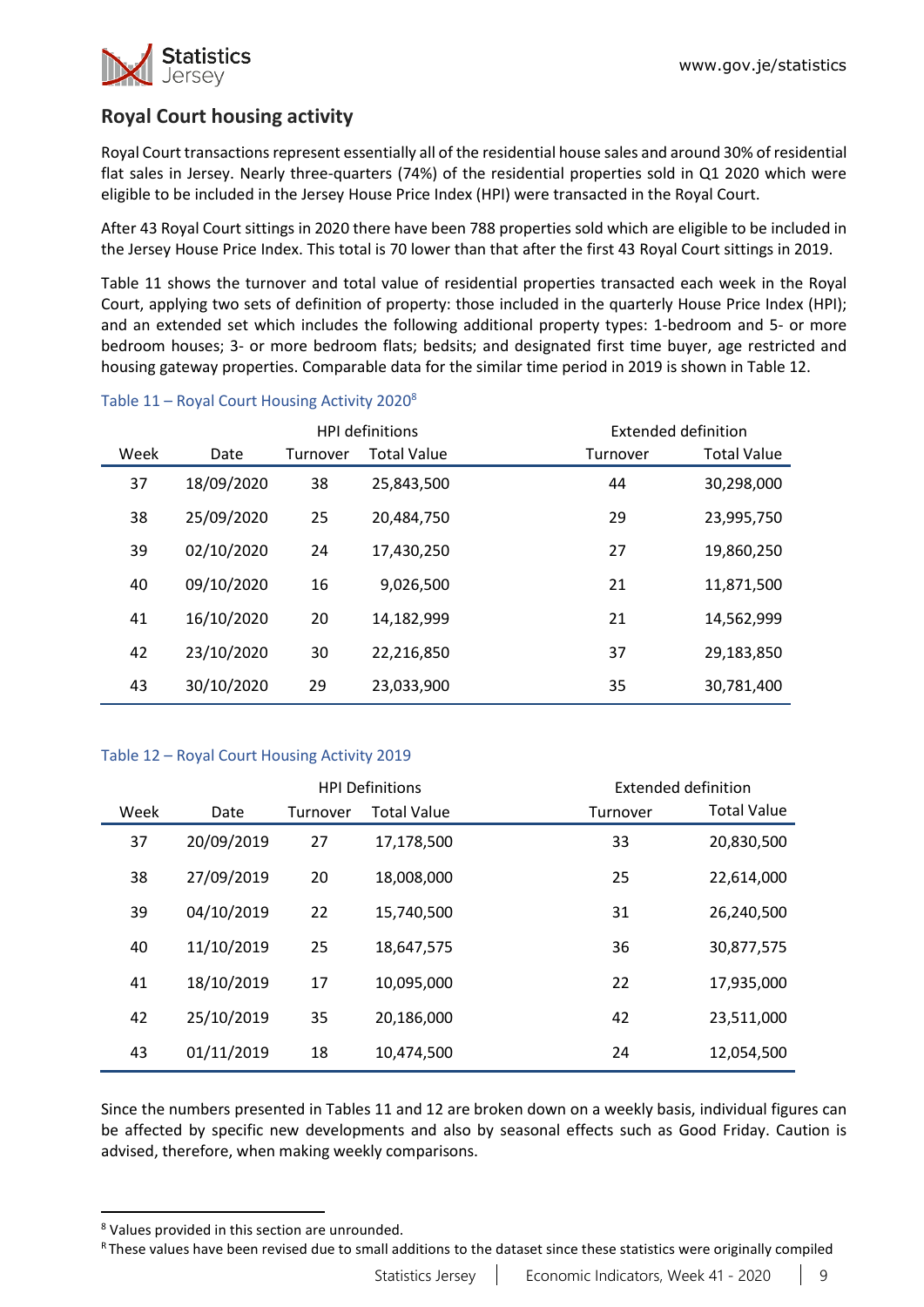

# **Road and public transport usage**

Growth, Housing and Environment (GHE) measures the level of traffic on a number of roads in the Island. Road usage has returned to similar levels seen prior to the COVID-19 pandemic; as such Statistics Jersey will be stopping reporting weekly figures for the time being. GHE will continue to monitor the road usage in the Island. If there are COVID-19 restrictions implemented in future months or the monitoring of GHE shows a significant change, Statistics Jersey will return to reporting weekly figures. The last published figures from week 38 are included below to supplement the public transport usage figures – see table 13.

#### Table 13 – Weekly number of vehicles passing through the tunnel; weeks ending 2 August 2020 – 20 September 2020

| Week                  | 31            | 32                       | 33                       | 34                       | 35                           | 36                                                   | 37             | 38                       |
|-----------------------|---------------|--------------------------|--------------------------|--------------------------|------------------------------|------------------------------------------------------|----------------|--------------------------|
|                       | 2 Aug<br>2020 | 9 Aug<br>2020            | 16 Aug<br>2020           | 23 Aug<br>2020           | 30 Aug<br>2020               | 6 Sep<br>2020                                        | 13 Sep<br>2020 | 20 Sep<br>2020           |
| <b>Total vehicles</b> | 181,710       | 180,980                  | 179,710                  | 180,130                  | 179,380                      | 172,770                                              | 179.030        | 179,540                  |
| Impactful<br>events   |               | $\overline{\phantom{0}}$ | $\overline{\phantom{0}}$ | $\overline{\phantom{a}}$ | $\qquad \qquad \blacksquare$ | <b>Bank Holiday</b><br>Monday; and<br>schools return |                | $\overline{\phantom{a}}$ |

Figure 4 shows the weekly total number of vehicles passing through the tunnel in 2020 and for comparable weeks in 2019. Note that in 2019: the Battle of Flowers took place in week 32, week 35 contained a bank holiday Monday and schools returned in week 36.



#### Figure 4 – Weekly number of vehicles passing through the tunnel; 2019 and 2020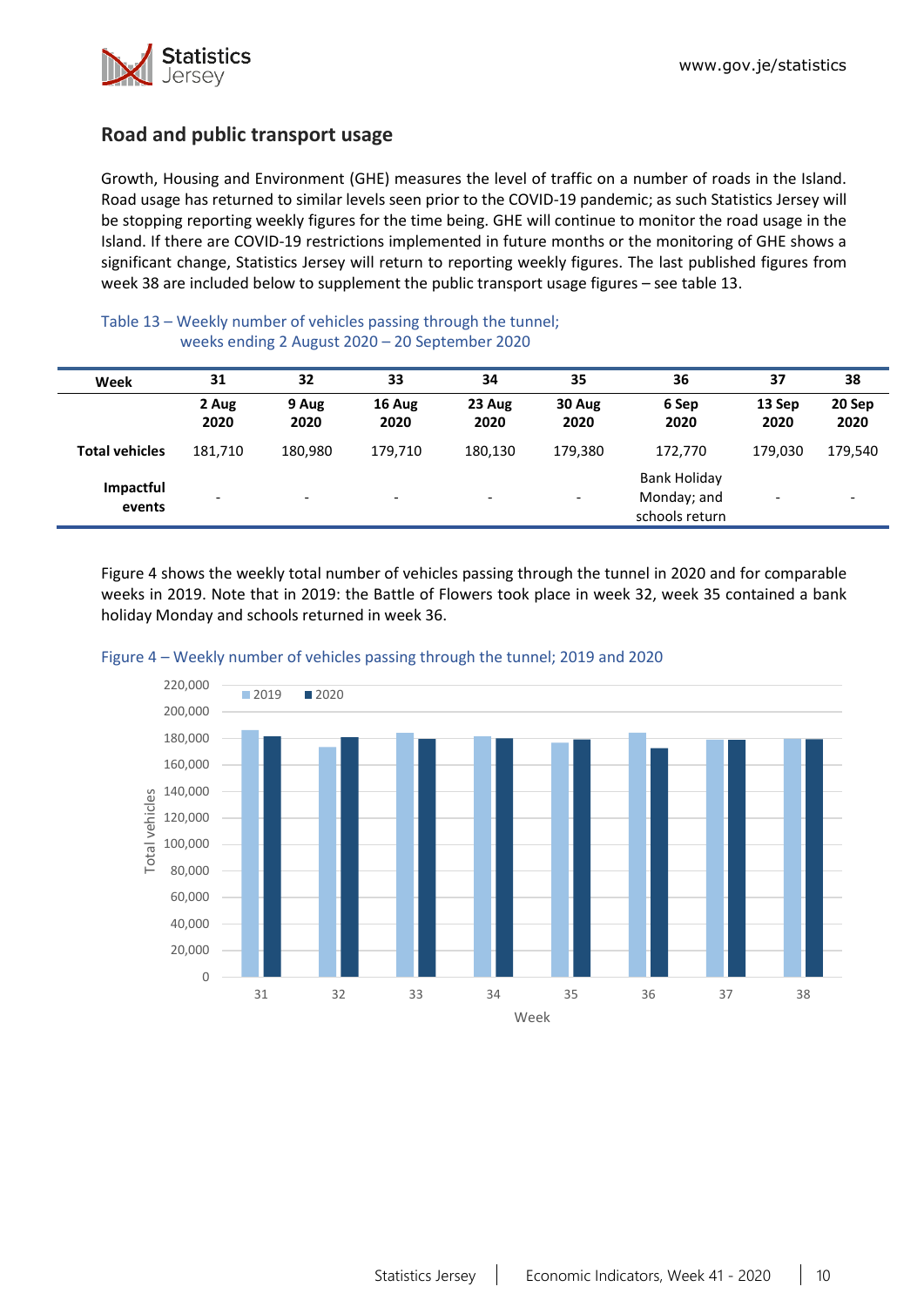GHE receives information on the usage of public transport in Jersey. In order to provide an insight into travel within the Island, the total weekly number of bus passengers in 2020 are shown in Table 14. It should be noted that there may have been different numbers of bus journeys timetabled in each week due to Public Holidays and lockdown measures.

It should also be noted that these numbers may be revised slightly in the future due to occasional late reporting. Therefore, the figures shown in Table 14 should be treated as provisional.

| Week                | 37             | 38             | 39             | 40            | 41                    | 42                    | 43                    | 44            |
|---------------------|----------------|----------------|----------------|---------------|-----------------------|-----------------------|-----------------------|---------------|
|                     | 13 Sep<br>2020 | 20 Sep<br>2020 | 27 Sep<br>2020 | 4 Oct<br>2020 | <b>11 Oct</b><br>2020 | <b>18 Oct</b><br>2020 | <b>25 Oct</b><br>2020 | 1 Nov<br>2020 |
| Total<br>passengers | 59,200         | 59,410         | 56,860         | 53,850        | 56,310                | 54.650                | 53,920                | 40,760        |

#### Table 14 – Total weekly bus passengers; weeks ending 13 September 2020 – 1 November 2020

The total number of bus passengers in the week ending 1 November 2020 was 24% lower compared with the previous week, largely due to week 44 being half term, and was 44% lower than in the comparable week of 2019 (3 November 2019).

Figure 5 shows the weekly total number of bus passengers in 2020 and the comparable weeks in 2019.



#### Figure 5 – Total weekly bus passengers; 2019 and 2020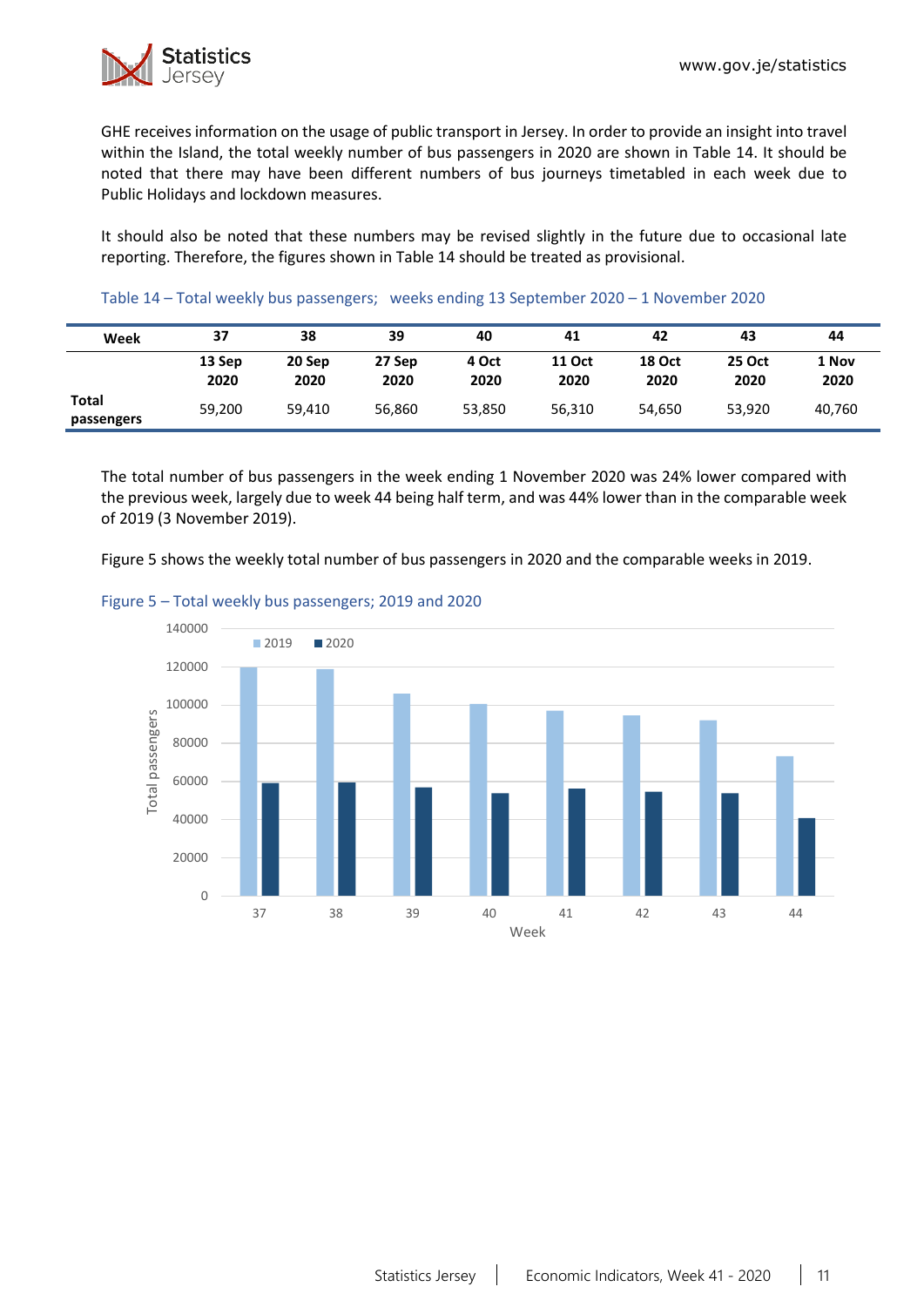

# **Monthly passenger departures from the Island**

The number of tourism visits to Jersey can have a significant impact on various sectors of the Island's economy. To provide an insight into the effect that the COVID-19 pandemic has had on visitor numbers, we will begin including numbers of passenger departures from the Island in this report on a monthly basis. While this number will include both residents and visitors, it does provide some context to the changes in such numbers which have occurred due to the pandemic and subsequent measures introduced by government.

Figure 6 shows total passenger departures by month for 2020 compared with the monthly averages for the previous three years (mean of respective months for the period 2017 to 2019). These figures include travel by air and by sea, including private aircraft, visiting yachts and cruise passengers (there were none of the latter in 2020; there were a few thousand each year in previous years).



Figure 6 – Total passenger departures by month; January-September 2020 and 2017-2019 monthly mean average

Figure 6 shows that during the period that the Island's borders were essentially closed (during April, May and June 2020) there were very few departing passengers. Since the Island's borders were re-opened (on 3 July 2020), departing passenger numbers have increased; August 2020 recorded more than twice the number of departing passengers than July 2020.

The monthly figures for July, August and September 2020 were considerably below the previous three years average for the corresponding months. The total numbers of departing passengers in July, August and September 2020 were 89%, 74% and 76% lower, respectively, than the corresponding monthly averages for 2017-2019.

It should be noted that normally Statistics Jersey would currently be conducting an exit survey of departing passengers to determine the number of visitors to Jersey and their on-Island expenditure. This ongoing survey was stopped in March due to the pandemic and reduced number of passengers through the ports. The survey is scheduled to resume again at the start of 2021. As the exit survey is based upon passengers departing from Jersey, the survey results are weighted by the number of passenger departures on each route rather than the number of passenger arrivals<sup>9</sup>. Although visitor numbers are not available for 2020, Statistics Jersey has continued to collate the passenger departure data whilst the exit survey has been on hold.

 $\overline{a}$ 

**<sup>2017-2019</sup> Average 2020** 

<sup>9</sup> Passenger arrival numbers are collected and published by Visit Jersey here: [https://business.jersey.com/jersey-statistics](https://eur02.safelinks.protection.outlook.com/?url=https%3A%2F%2Fbusiness.jersey.com%2Fjersey-statistics&data=02%7C01%7C%7C18958195f5cb4fc43cbb08d865f717ed%7C2b5615117ddf495c8164f56ae776c54a%7C0%7C0%7C637371459223142224&sdata=c%2FD%2FD%2Fcx2drbD9Ail55RN%2BPyQapXTyaFeyWT3h5VftM%3D&reserved=0)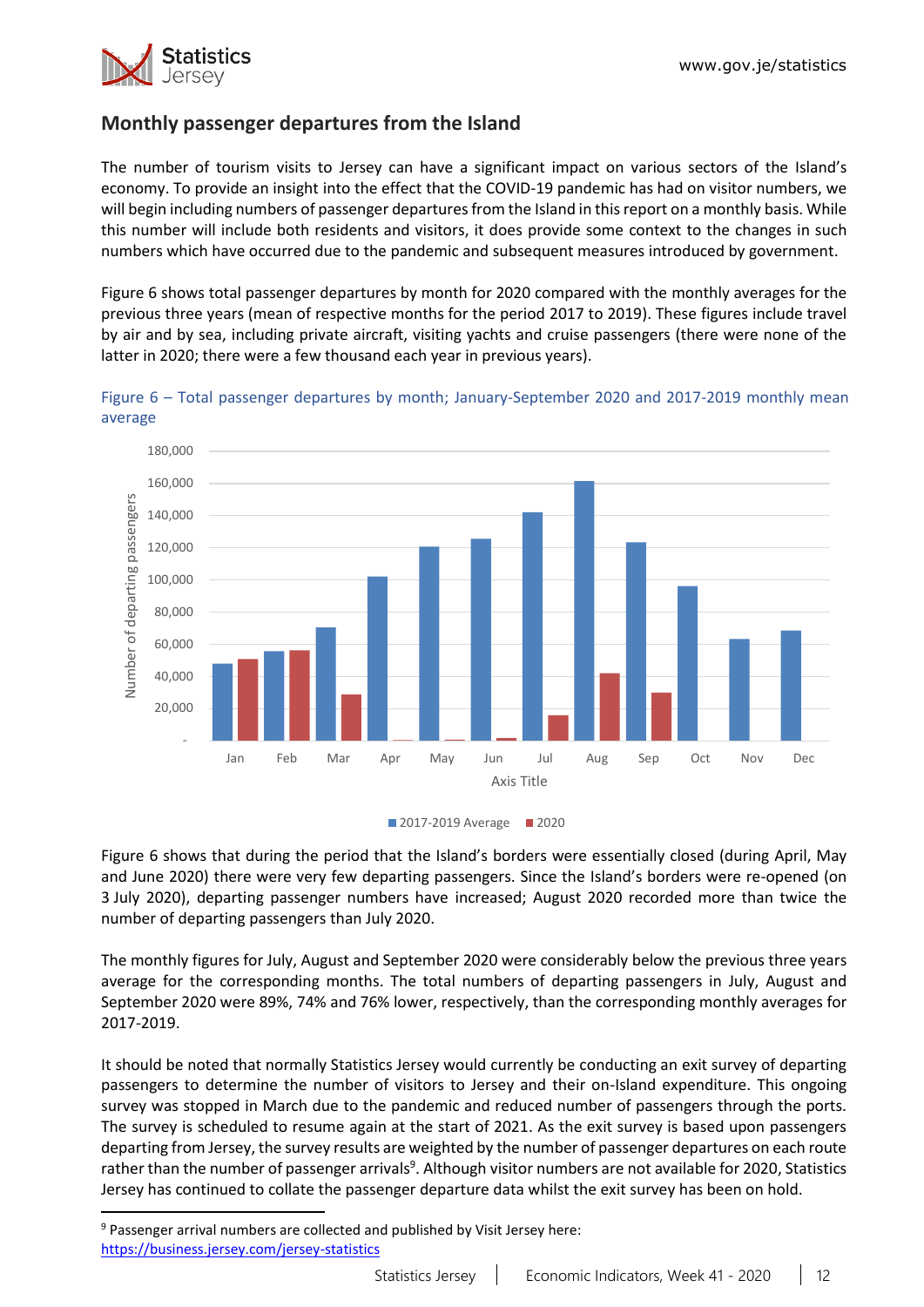

# **Notes**

### 1. Data Sources

Customer and Local Services (CLS) are the principal data source for the following sections: Registered Actively Seeking Work (ASW), Income Support, Coronavirus Government Co-Funded Payroll Scheme, COVID-Related Emergency Support Scheme.

The Public Registry online "PRIDE" database is the principal data source for Royal Court housing activity. This data is supplemented by information on the type and size of each property sourced from estate agent advertisement brochures and planning documents, as well as information provided by the Island's Parishes and Customer and Local Services.

Treasury and Exchequer are the principal data source for the Business Disruption Loan Guarantee Scheme.

Growth, Housing and Environment are the principal data source for road and public transport usage.

Ports of Jersey and Condor provide information on passenger arrivals.

## 2. Registered Actively Seeking Work

The number of people registered as ASW includes all people who are registered with Back to Work. The ASW total will also include individuals who are working fewer than the 35 hours per week required under the terms of Income Support; such individuals will simultaneously be working and registered as Actively Seeking Work. Individuals who are ASW and claiming via CRESS are given separately for comparability, as before this scheme there would have been no obligation for these individuals to register.

When placing the figures contained in this report in a longer-term historical context it should be recognised that there have been significant changes in the criteria relating to registered ASW in Jersey in recent years. In particular, the introduction of Income Support in 2008 led to greater numbers of individuals who were actively seeking work being included in the registered figures.

People who are registered as Actively Seeking Work receive the support of Back to Work, including targeted support specifically for young people aged 16-24 years, those who are long term unemployed or those who have other barriers to employment. There is also industry-specific support as well for those who are closer to employment.

In addition to the above, some individuals registered as ASW will be assisted by the Jersey Employment Trust (JET), a registered charity whose role is to assist people with a disability to prepare, find and maintain employment.

As well as the development and expansion of the above schemes, Back to Work is responsible for:

- the Employment Incentive
- a dedicated Back to Work Recruitment team
- industry and employer specific initiatives

The aim of Back to Work is to increase access to job opportunities for locally qualified people who are registered as Actively Seeking Work by supporting jobseekers and building a partnership with employers to provide sustainable job opportunities.

All figures presented in this report, are based on the non-seasonally adjusted measures.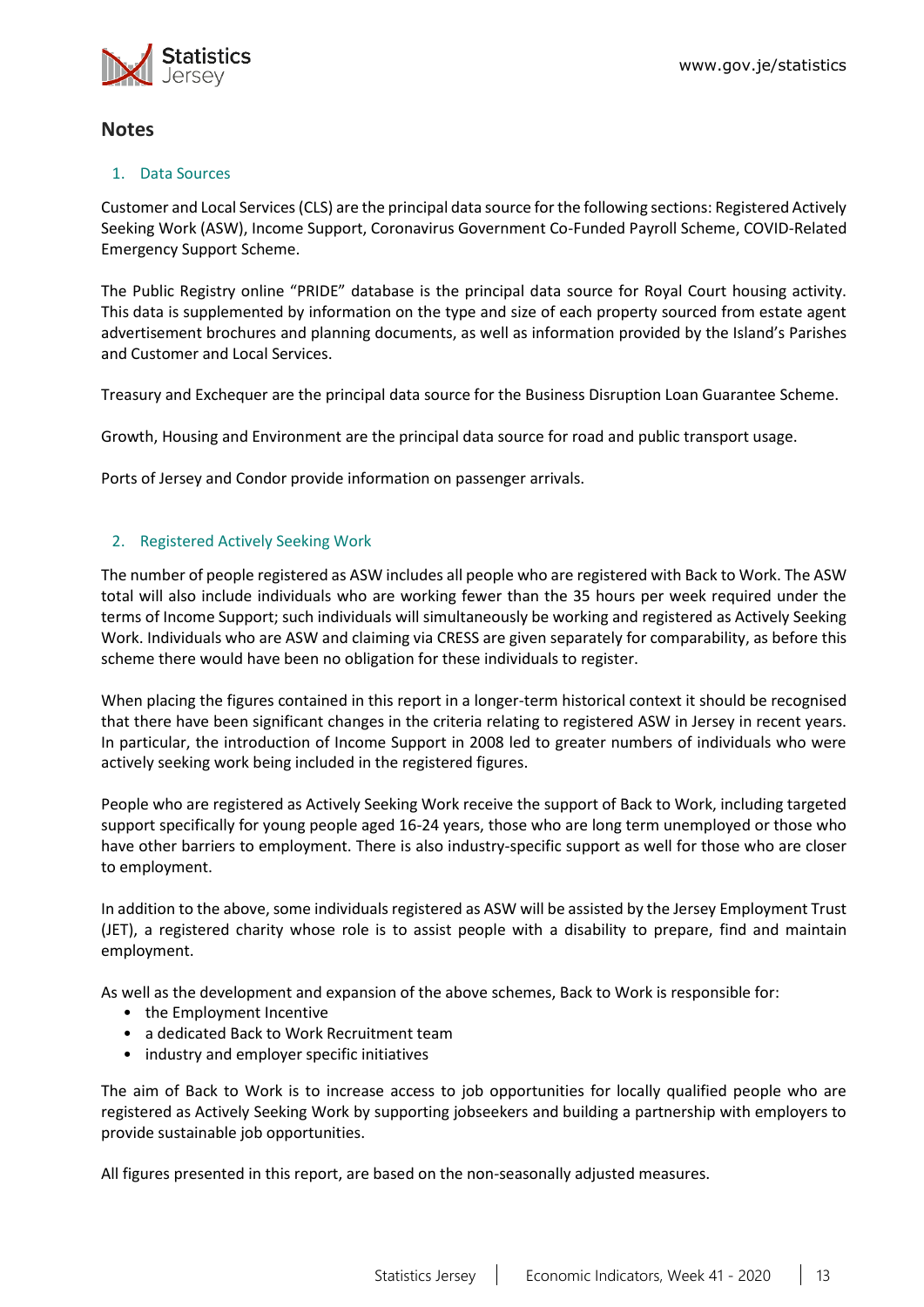

- <span id="page-13-0"></span>3. Key features of the Business Disruption Loan Guarantee Scheme
- the Government of Jersey underwrites 80% of lending under the Scheme up to the value of £50 million
- credit is only extended to businesses which are considered viable were it not for Covid-19 related disruption, in line with a prescribed questionnaire and the bank's own judgement
- applications for finance must be to support a business's working capital and will not involve extensions to existing facilities, re-financing or asset financing
- the Scheme is open to all local businesses. Credit extended under the Scheme will be between £5,000 and £500,000 per business. The term of any credit facility under the Scheme must be no more than 6 years, with a maximum of 3 years for overdrafts
- if the lending is below £250,000 it can be unsecured. If the lending is above £250,000, the bank will establish a lack, or absence, of sufficient security prior to an applicant using the Scheme
- the maximum interest rate a bank can charge under the Scheme is 4.5% above the Bank of England base rate (currently 0.1%)
- the Scheme originally excluded businesses in certain sectors and all businesses with a turnover greater than £10 million. These restrictions have subsequently been removed, this being announced on 15 May 2020

*Statistics Jersey 11 November 2020*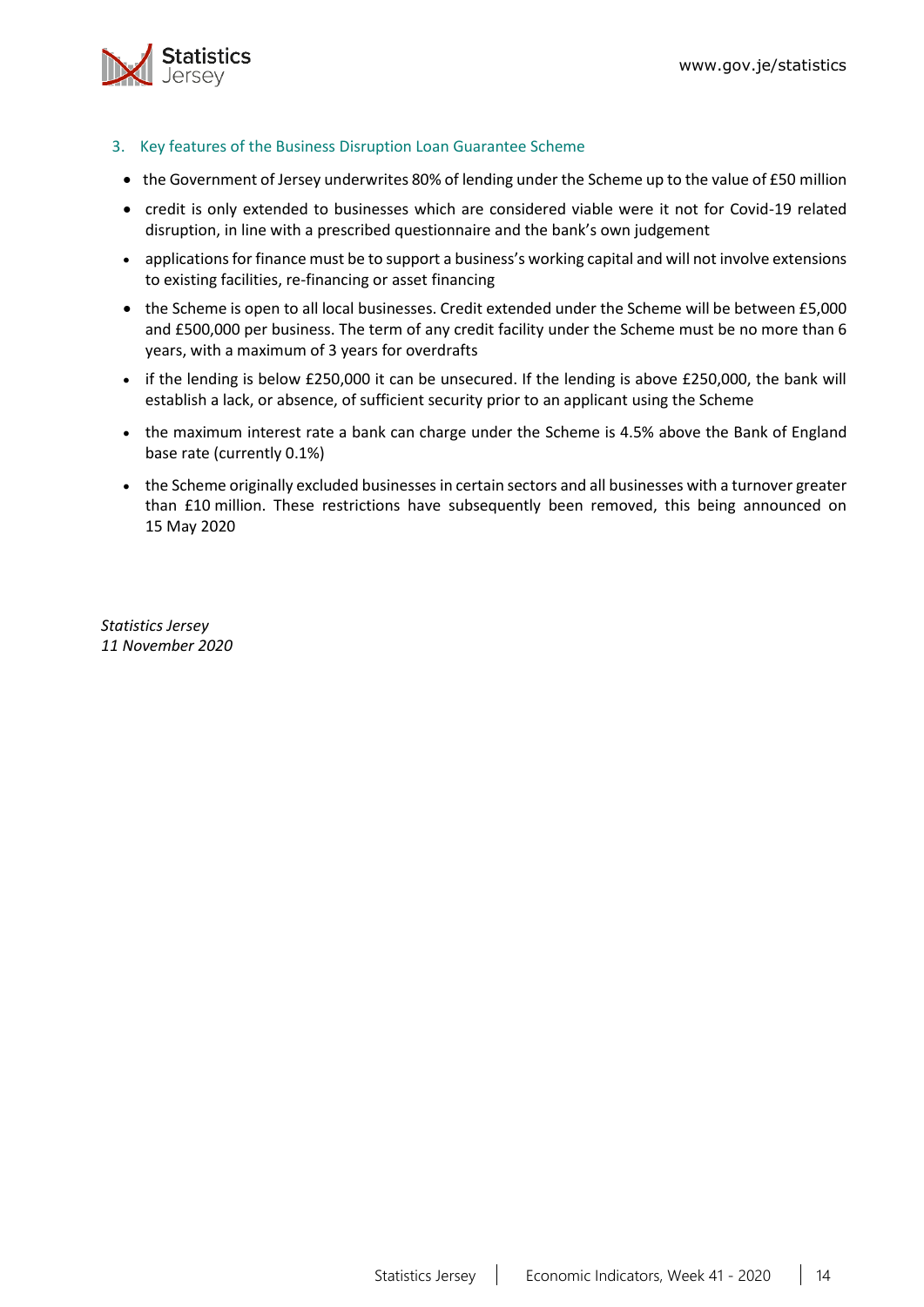

 $\overline{a}$ 

## <span id="page-14-0"></span>**Sectoral breakdown of the Co-Funded Payroll Scheme**

For Phase Two of the Government Co-funded Payroll Scheme, the total figures for a month's claims can be broken down into the sectorsin which businesses are operating. This breakdown usesthe Standard Industrial Classification (SIC2007) in order to be comparable with other Statistics Jersey publications<sup>10</sup>, in particular the [Labour Market](https://www.gov.je/Government/JerseyInFigures/EmploymentEarnings/Pages/LabourMarket.aspx) and [National Accounts \(Appendix C\).](https://www.gov.je/SiteCollectionDocuments/Government%20and%20administration/R%20GVA%20and%20GDP%202018%2020191002%20SJ.pdf)

This sectoral breakdown was originally produced for claims for April and May, it has now been updated to include claims for June and August. It will be possible to produce this breakdown for further months once essentially all claims for a given month have been processed. Tables A1 and A2 show the sectoral breakdowns for April and May 2020, respectively. These breakdowns are as of 26 July 2020, a small number of claims may be processed after this date for April and May. Table A3 shows the sectoral breakdown for June, this breakdown is as of 23 August 2020, a small number of claims may be processed after this date for June. Table A4 shows the sectoral breakdown for July, this breakdown is as of 4 October 2020, a small number of claims may be processed after this date for July. Table A5 shows the sectoral breakdown for August, this breakdown is as of 1 November 2020, a small number of claims may be processed after this date for August.

| <b>Sector</b>                                            | <b>Claims</b> | <b>Jobs Supported</b> | Amount Paid (£) |
|----------------------------------------------------------|---------------|-----------------------|-----------------|
| Agriculture and fishing                                  | 70            | 160                   | 219,640         |
| Construction and quarrying                               | 840           | 4,090                 | 5,894,000       |
| Education, health and other<br>services (private sector) | 800           | 2,500                 | 3,104,200       |
| Financial and legal activities                           | 70            | 130                   | 192,160         |
| Hotels, restaurants and bars                             | 430           | 3,400                 | 4,012,250       |
| Information and communication                            | 50            | 260                   | 349,230         |
| Manufacturing                                            | 90            | 450                   | 610,410         |
| Miscellaneous business activities                        | 460           | 1,890                 | 2,316,870       |
| Transport and storage                                    | 250           | 610                   | 841,230         |
| Utilities and waste                                      | 20            | 130                   | 199,860         |
| Wholesale and retail                                     | 410           | 2,770                 | 3,556,830       |
| <b>Total</b>                                             | 3,470         | 16,390                | 21,296,660      |

### Table A1 – Government Co-Funded Payroll Scheme Phase Two by sector; claims for April 2020

<sup>&</sup>lt;sup>10</sup> At this point in time, it has been possible to allocate approximately 88% of total jobs and the total amount paid to the SIC2007 sectors used for other Statistics Jersey publications, corresponding to 50% of total claims. Self-identified sectors, predominantly relating to claims by sole-traders, have been used for the remainder. Self-identified sectors also use SIC2007 but may be categorised incorrectly.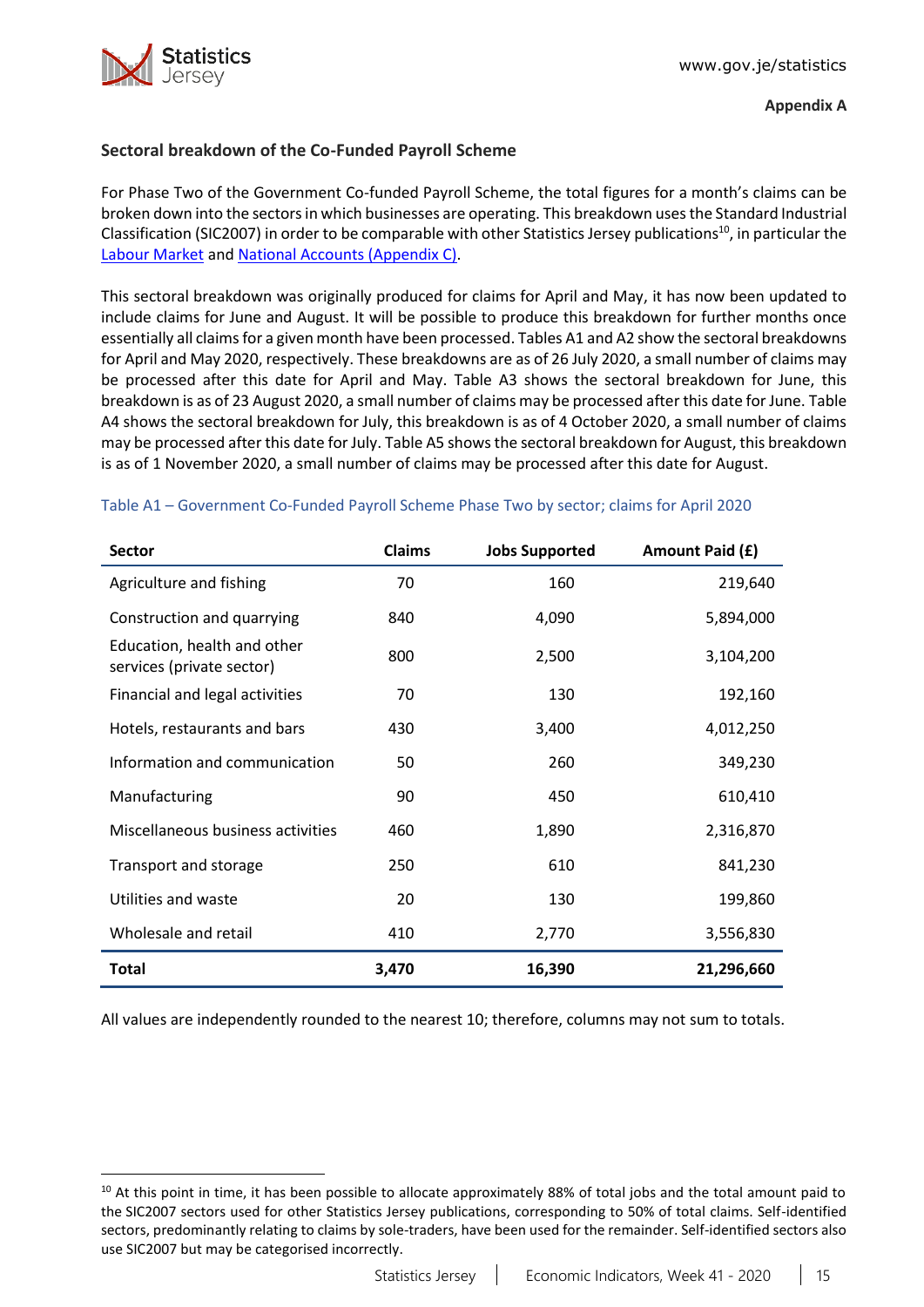

Figure A1 shows the proportion of the total amount paid that each sector has claimed under the Co-Funded Payroll Scheme for April 2020 compared with the proportion of GVA that the sector represented in 2018.





Figure A2 shows the proportion of the total jobs supported in each sector under the Co-Funded Payroll Scheme for April 2020 compared with the proportion of the Jersey labour market that the sector represented in December 2019.

## Figure A2 – Sectoral comparison of proportion of jobs claimed for in April 2020 and proportion of the labour market (December 2019)<sup>12</sup>



 $\overline{a}$ 

<sup>11</sup> [Measuring Jersey's economy: GVA and GDP 2018 report](https://www.gov.je/SiteCollectionDocuments/Government%20and%20administration/R%20GVA%20and%20GDP%202018%2020191002%20SJ.pdf)

<sup>&</sup>lt;sup>12</sup> [Jersey's Labour market report for December 2019](https://www.gov.je/SiteCollectionDocuments/Government%20and%20administration/R%20Jersey%20Labour%20Market%20Dec%2019%2020200528%20SJ.pdf)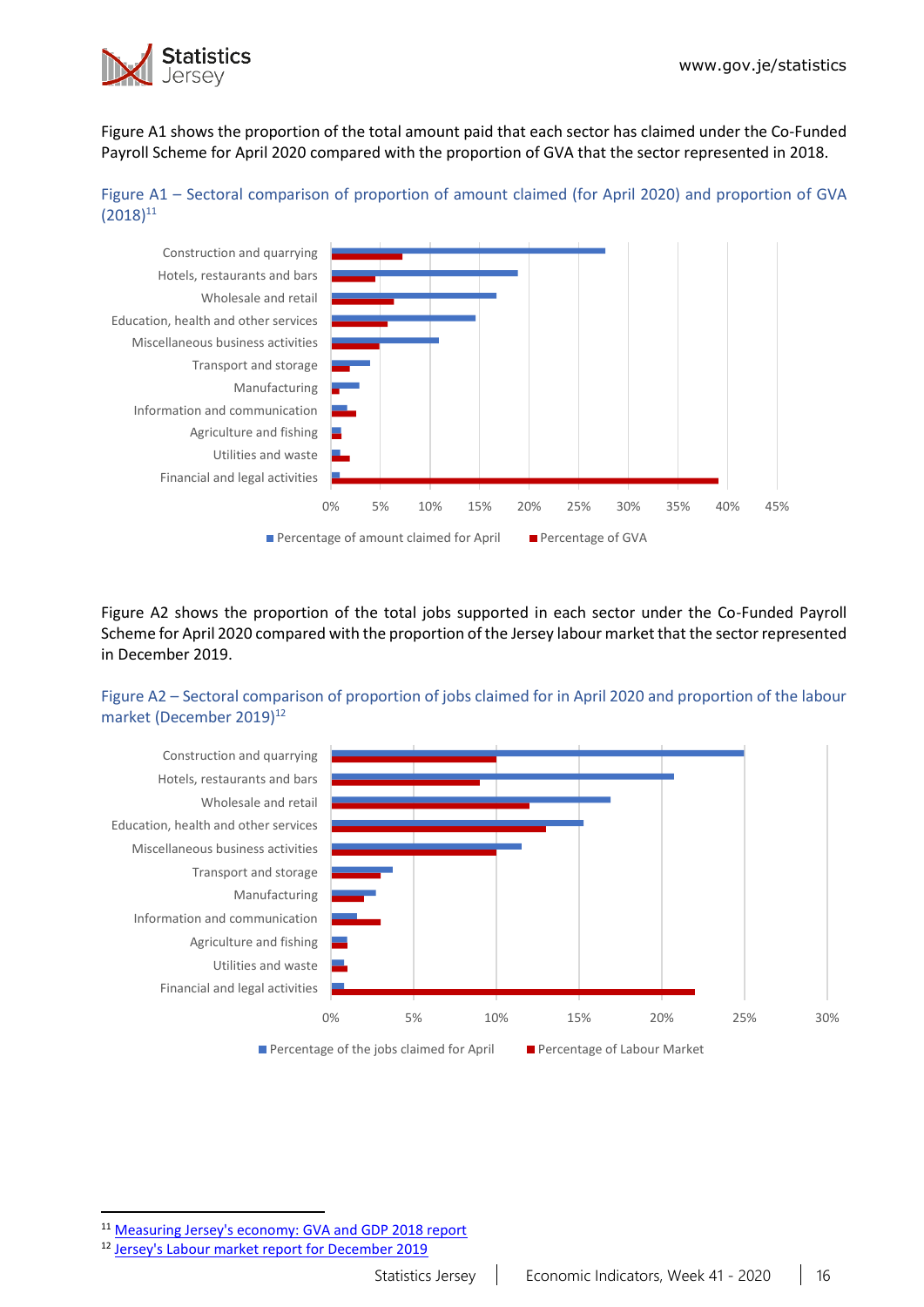

| <b>Sector</b>                                            | <b>Claims</b> | <b>Jobs Supported</b> | Amount Paid (£) |
|----------------------------------------------------------|---------------|-----------------------|-----------------|
| Agriculture and fishing                                  | 70            | 160                   | 223,850         |
| Construction and quarrying                               | 720           | 3,310                 | 4,727,500       |
| Education, health and other<br>services (private sector) | 800           | 2,500                 | 3,155,320       |
| Financial and legal activities                           | 70            | 150                   | 216,660         |
| Hotels, restaurants and bars                             | 400           | 3,310                 | 4,065,080       |
| Information and communication                            | 50            | 250                   | 328,160         |
| Manufacturing                                            | 70            | 340                   | 460,970         |
| Miscellaneous business activities                        | 450           | 1,580                 | 2,001,990       |
| Transport and storage                                    | 260           | 600                   | 831,050         |
| Utilities and waste                                      | 10            | 70                    | 109,540         |
| Wholesale and retail                                     | 380           | 2,500                 | 3,276,880       |
| <b>Total</b>                                             | 3,280         | 14,760                | 19,397,010      |

#### Table A2 – Government Co-Funded Payroll Scheme Phase Two by sector; claims for May 2020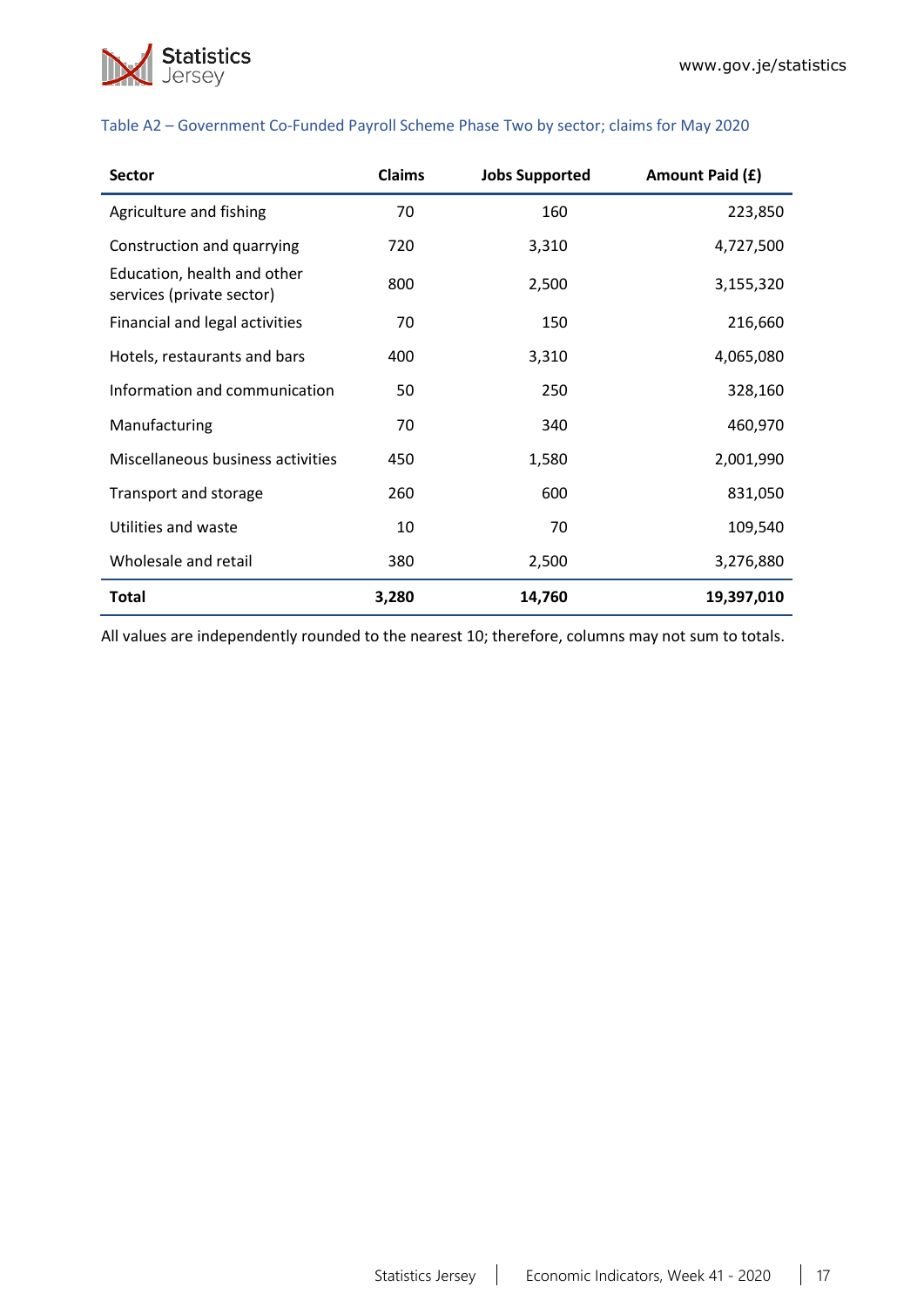

Figure A3 shows the proportion of the total amount paid that each sector has claimed under the Co-Funded Payroll Scheme for May 2020 compared with the proportion of GVA that the sector represented in 2018.





Figure A4 shows the proportion of the total jobs supported in each sector under the Co-Funded Payroll Scheme for May 2020 compared with the proportion of the Jersey labour market that the sector represented in December 2019.

## Figure A4 – Sectoral comparison of proportion of jobs claimed for in May 2020 and proportion of the labour market (December 2019)<sup>11</sup>

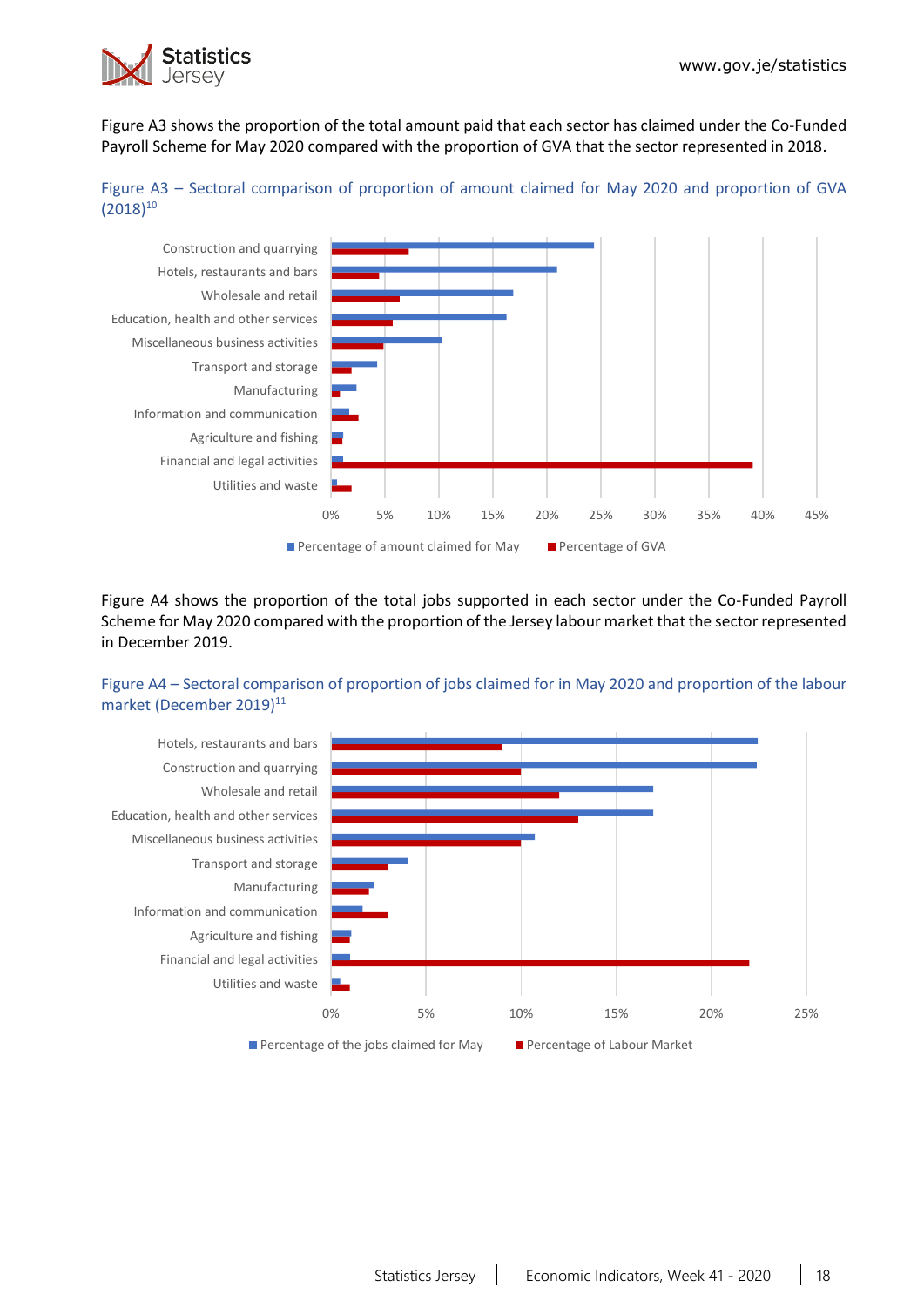

| <b>Sector</b>                                            | <b>Claims</b> | <b>Jobs Supported</b> | Amount Paid (£) |
|----------------------------------------------------------|---------------|-----------------------|-----------------|
| Agriculture and fishing                                  | 60            | 120                   | 169,820         |
| Construction and quarrying                               | 520           | 2,210                 | 3,287,280       |
| Education, health and other<br>services (private sector) | 710           | 2,340                 | 2,894,950       |
| Financial and legal activities                           | 50            | 130                   | 188,710         |
| Hotels, restaurants and bars                             | 380           | 3,320                 | 3,994,340       |
| Information and communication                            | 50            | 210                   | 281,530         |
| Manufacturing                                            | 60            | 260                   | 357,180         |
| Miscellaneous business activities                        | 390           | 1,240                 | 1,659,180       |
| Transport and storage                                    | 260           | 560                   | 781,700         |
| Utilities and waste                                      | 10            | 90                    | 134,610         |
| Wholesale and retail                                     | 300           | 1,800                 | 2,360,940       |
| Total                                                    | 2,790         | 12,280                | 16,110,250      |

## Table A3 – Government Co-Funded Payroll Scheme Phase Two by sector; claims for June 2020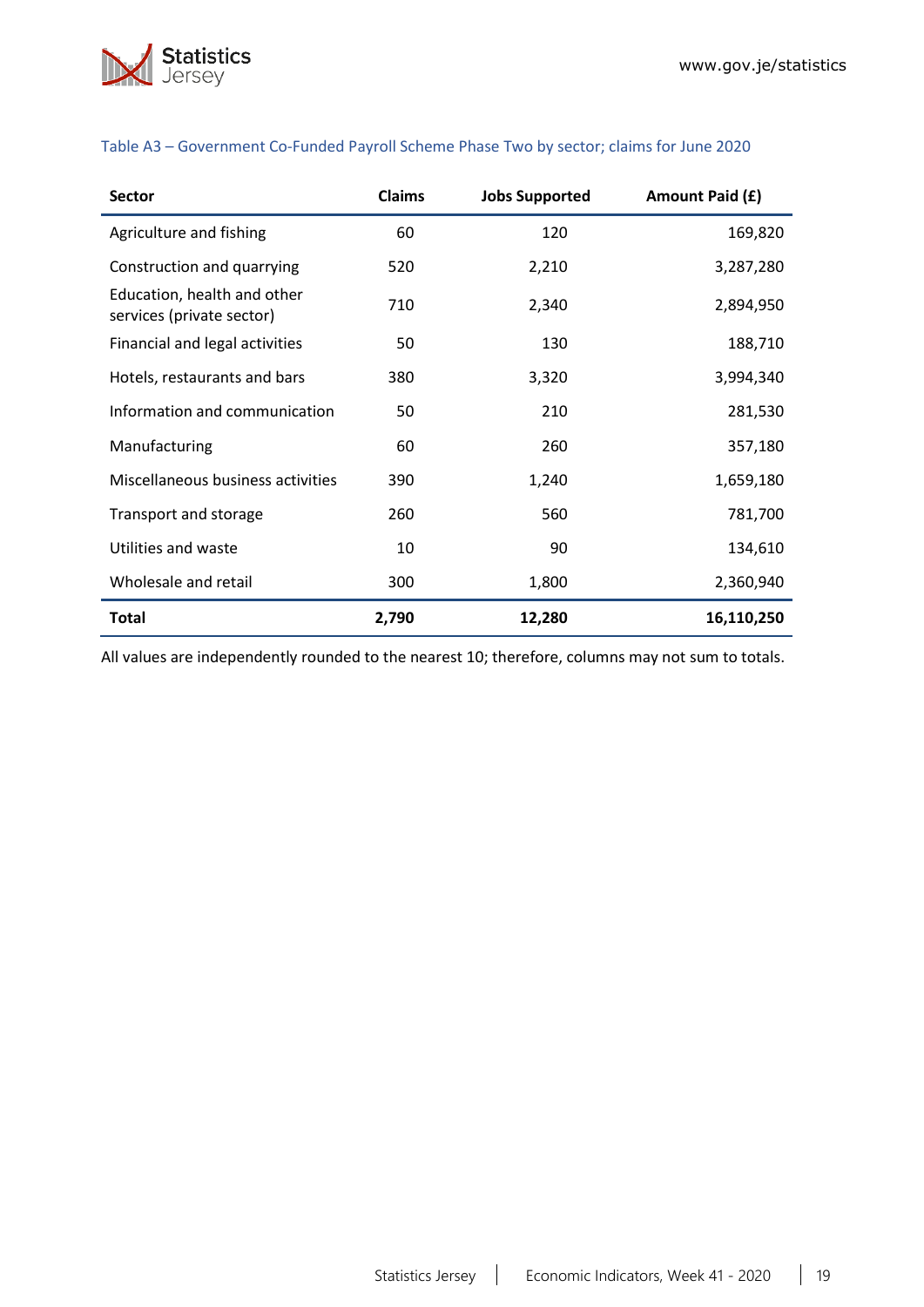

Figure A5 shows the proportion of the total amount paid that each sector has claimed under the Co-Funded Payroll Scheme for June 2020 compared with the proportion of GVA that the sector represented in 2018.





Figure A6 shows the proportion of the total jobs supported in each sector under the Co-Funded Payroll Scheme for June 2020 compared with the proportion of the Jersey labour market that the sector represented in December 2019.

## Figure A6 – Sectoral comparison of proportion of jobs claimed for in June 2020 and proportion of the labour market (December 2019)<sup>11</sup>

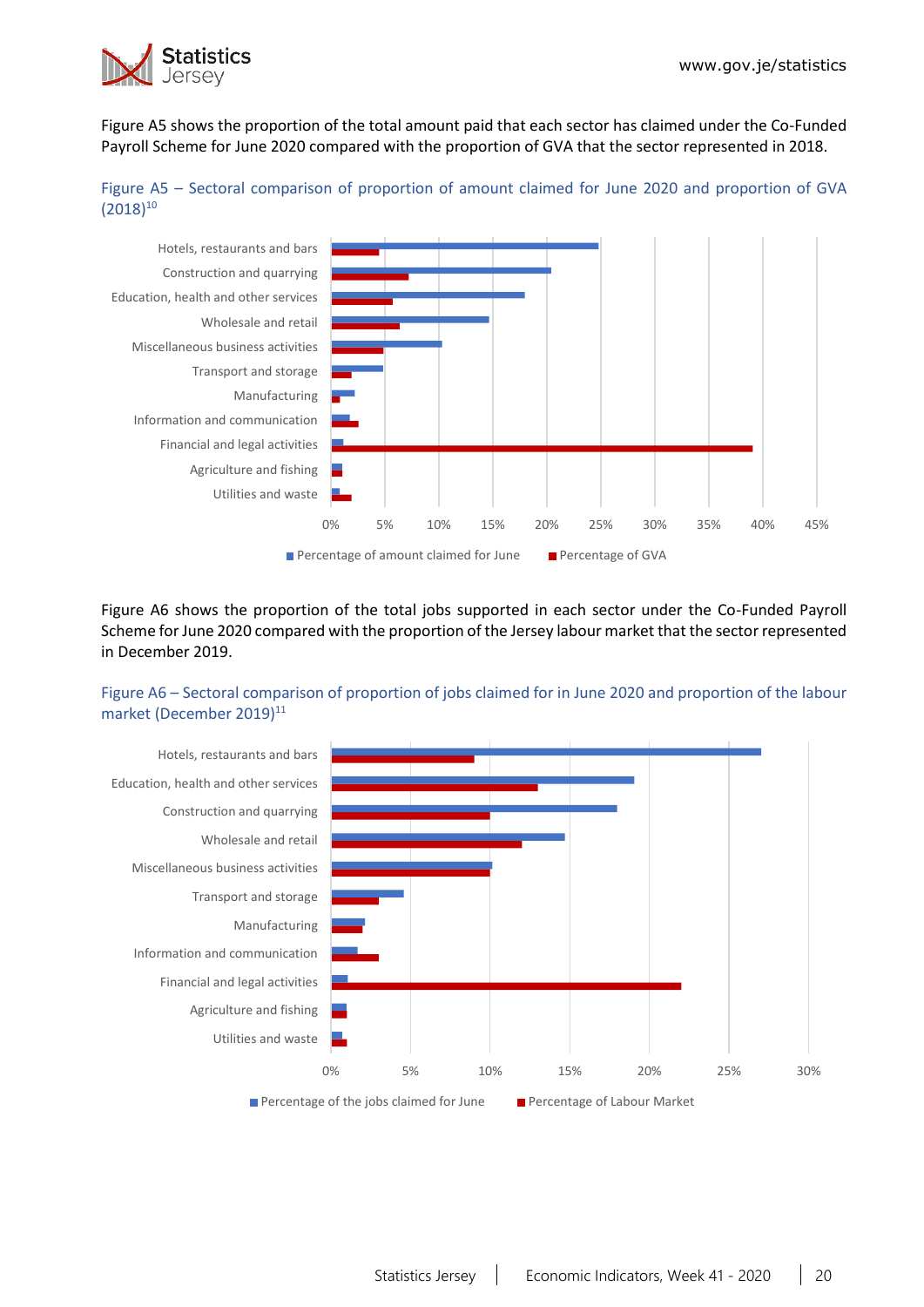

| <b>Sector</b>                                            | <b>Claims</b> | <b>Jobs Supported</b> | Amount Paid (£) |
|----------------------------------------------------------|---------------|-----------------------|-----------------|
| Agriculture and fishing                                  | 50            | 110                   | 155,080         |
| Construction and quarrying                               | 360           | 1,440                 | 2,188,960       |
| Education, health and other<br>services (private sector) | 750           | 1,710                 | 2,080,190       |
| Financial and legal activities                           | 40            | 90                    | 128,750         |
| Hotels, restaurants and bars                             | 320           | 2,790                 | 3,431,880       |
| Information and communication                            | 50            | 170                   | 219,560         |
| Manufacturing                                            | 50            | 230                   | 306,680         |
| Miscellaneous business activities                        | 310           | 880                   | 1,187,910       |
| Transport and storage                                    | 240           | 550                   | 753,920         |
| Utilities and waste                                      | 10            | 20                    | 31,070          |
| Wholesale and retail                                     | 240           | 980                   | 1,295,870       |
| <b>Total</b>                                             | 2,190         | 8,960                 | 11,779,840      |

#### Table A4 – Government Co-Funded Payroll Scheme Phase Two by sector; claims for July 2020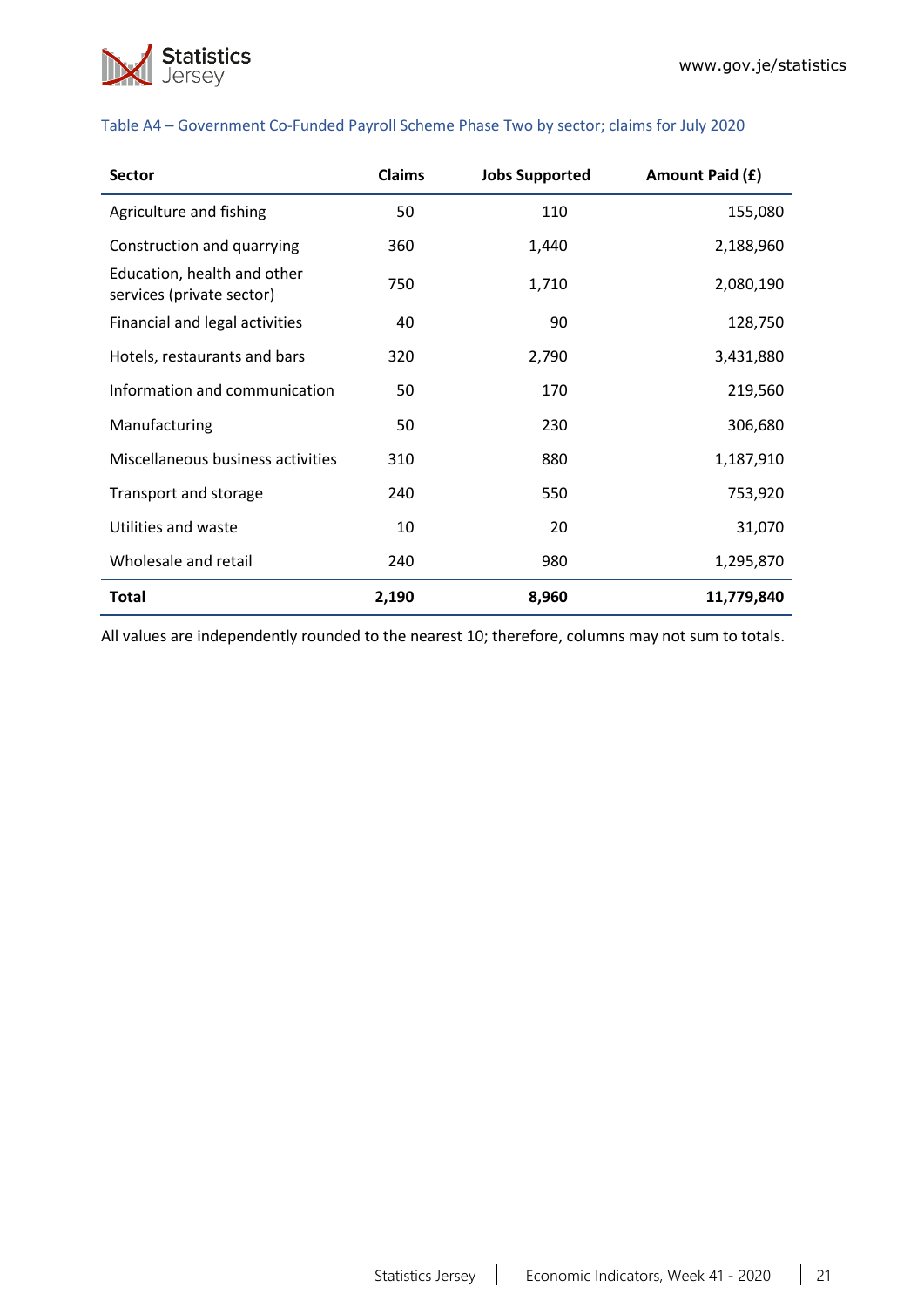

Figure A7 shows the proportion of the total amount paid that each sector has claimed under the Co-Funded Payroll Scheme for July 2020 compared with the proportion of GVA that the sector represented in 2018.





Figure A8 shows the proportion of the total jobs supported in each sector under the Co-Funded Payroll Scheme for July 2020 compared with the proportion of the Jersey labour market that the sector represented in December 2019.

### Figure A8 – Sectoral comparison of proportion of jobs claimed for in July 2020 and proportion of the labour market (December 2019)<sup>11</sup>

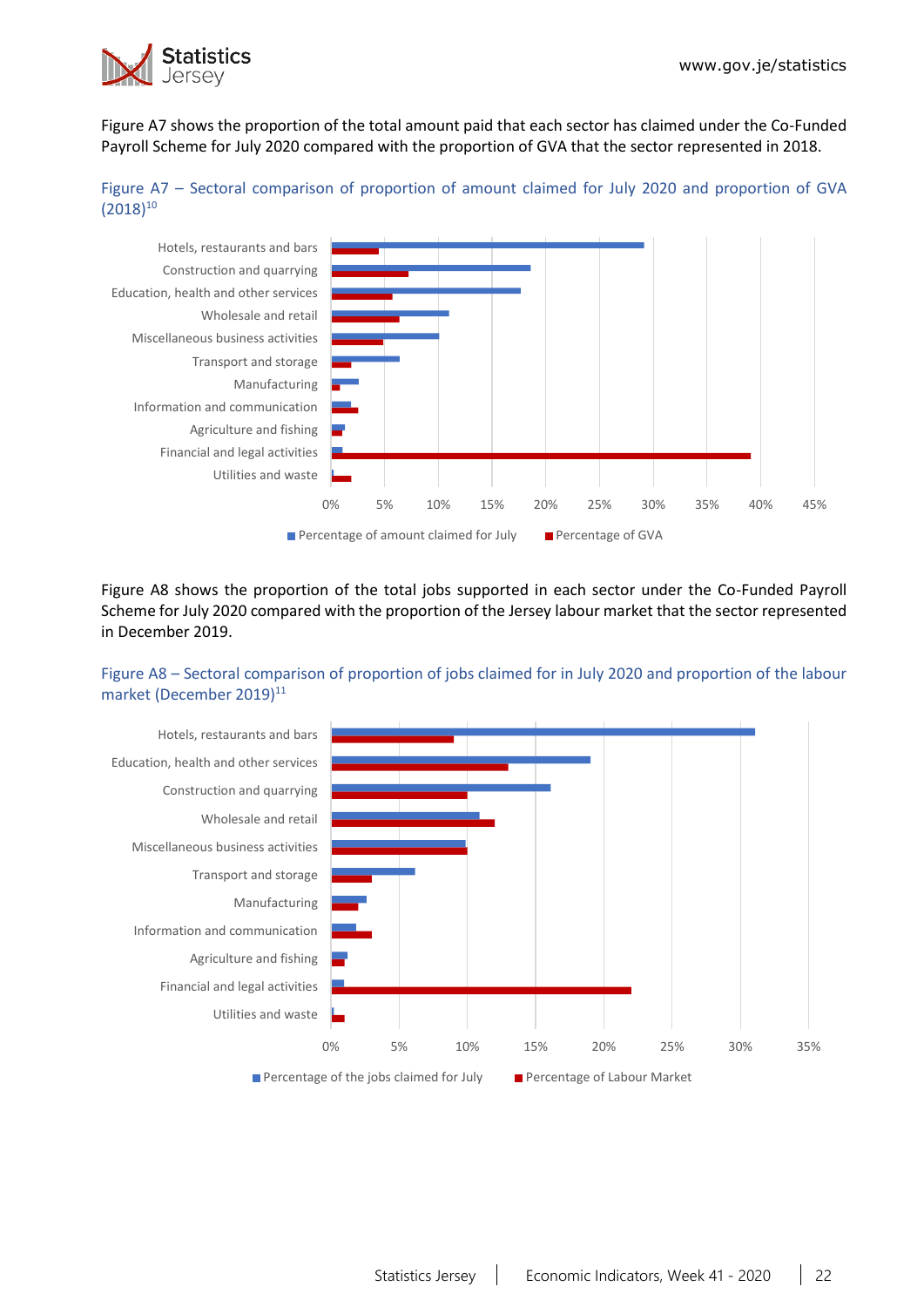

| <b>Sector</b>                                            | <b>Claims</b> | <b>Jobs Supported</b> | Amount Paid (£) |
|----------------------------------------------------------|---------------|-----------------------|-----------------|
| Agriculture and fishing                                  | 50            | 90                    | 118,500         |
| Construction and quarrying                               | 290           | 1,180                 | 1,777,650       |
| Education, health and other<br>services (private sector) | 450           | 1,400                 | 1,710,580       |
| Financial and legal activities                           | 40            | 70                    | 104,340         |
| Hotels, restaurants and bars                             | 270           | 2,410                 | 3,036,320       |
| Information and communication                            | 50            | 150                   | 191,290         |
| Manufacturing                                            | 40            | 210                   | 285,510         |
| Miscellaneous business activities                        | 280           | 700                   | 923,480         |
| Transport and storage                                    | 230           | 510                   | 709,370         |
| Utilities and waste                                      | 10            | 20                    | 32,680          |
| Wholesale and retail                                     | 180           | 710                   | 912,810         |
| <b>Total</b>                                             | 1,870         | 7,450                 | 9,802,520       |

#### Table A5 – Government Co-Funded Payroll Scheme Phase Two by sector; claims for August 2020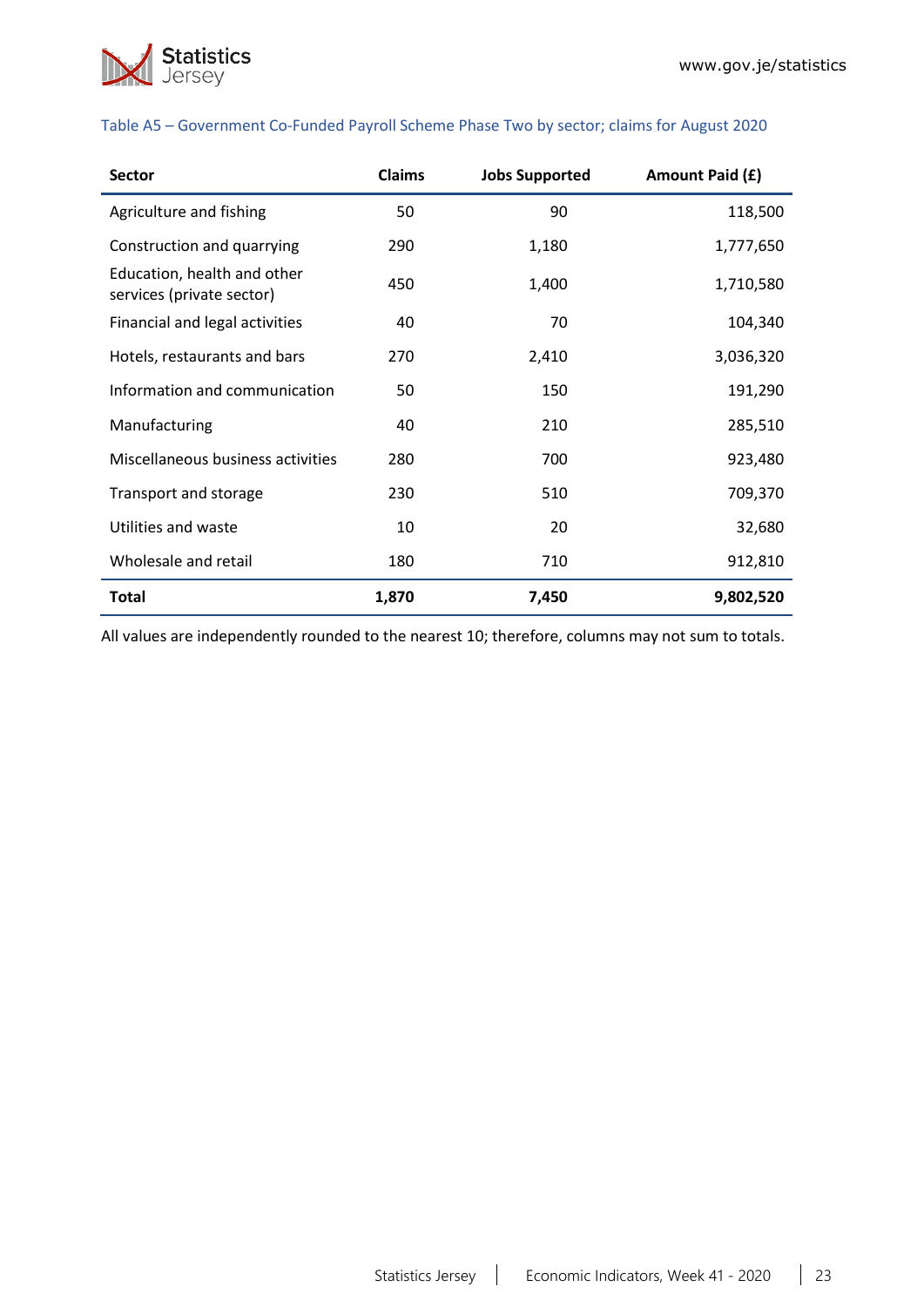

Figure A7 shows the proportion of the total amount paid that each sector has claimed under the Co-Funded Payroll Scheme for August 2020 compared with the proportion of GVA that the sector represented in 2018.





Figure A8 shows the proportion of the total jobs supported in each sector under the Co-Funded Payroll Scheme for August 2020 compared with the proportion of the Jersey labour market that the sector represented in December 2019.